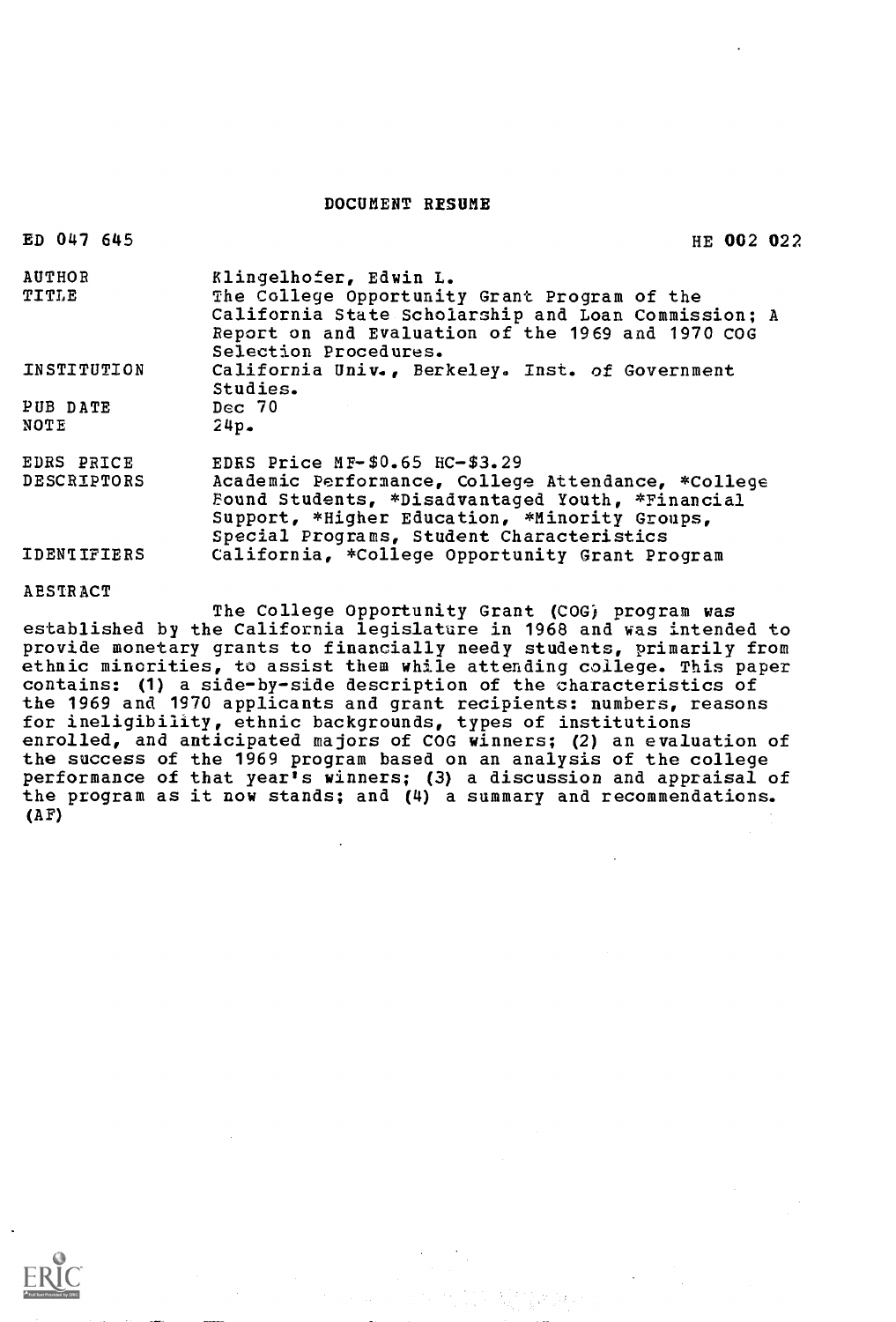### THE COLLEGE OPPORTUNITY GRANT PROGRAM

ED047645

 $d/d2$ 

### OF

### THE CALIFORNIA STATE SCHOLARSHIP AND LOAN COMMISSION

### A report on and evaluation of the 1969 and 1970 COG Selection Procedures

### U.S. DEPARTMENT OF HEALTH, EDUCATION & WELFARE OFFICE OF EDUCATION

THIS DOCUMENT HAS BEEN REPRODUCED EXACTLY AS RECEIVED FROM THE PERSON OR ORGANIZATION ORIGINATING IT. POINTS OF VIEW OR OPINIONS STATED DO NOT NECESSARILY REPRESENT OFFICIAL OFFICE OF EDUCATION POSITION OR POLICY.

By Dr. Edwin L. Klingelhofer December, 1970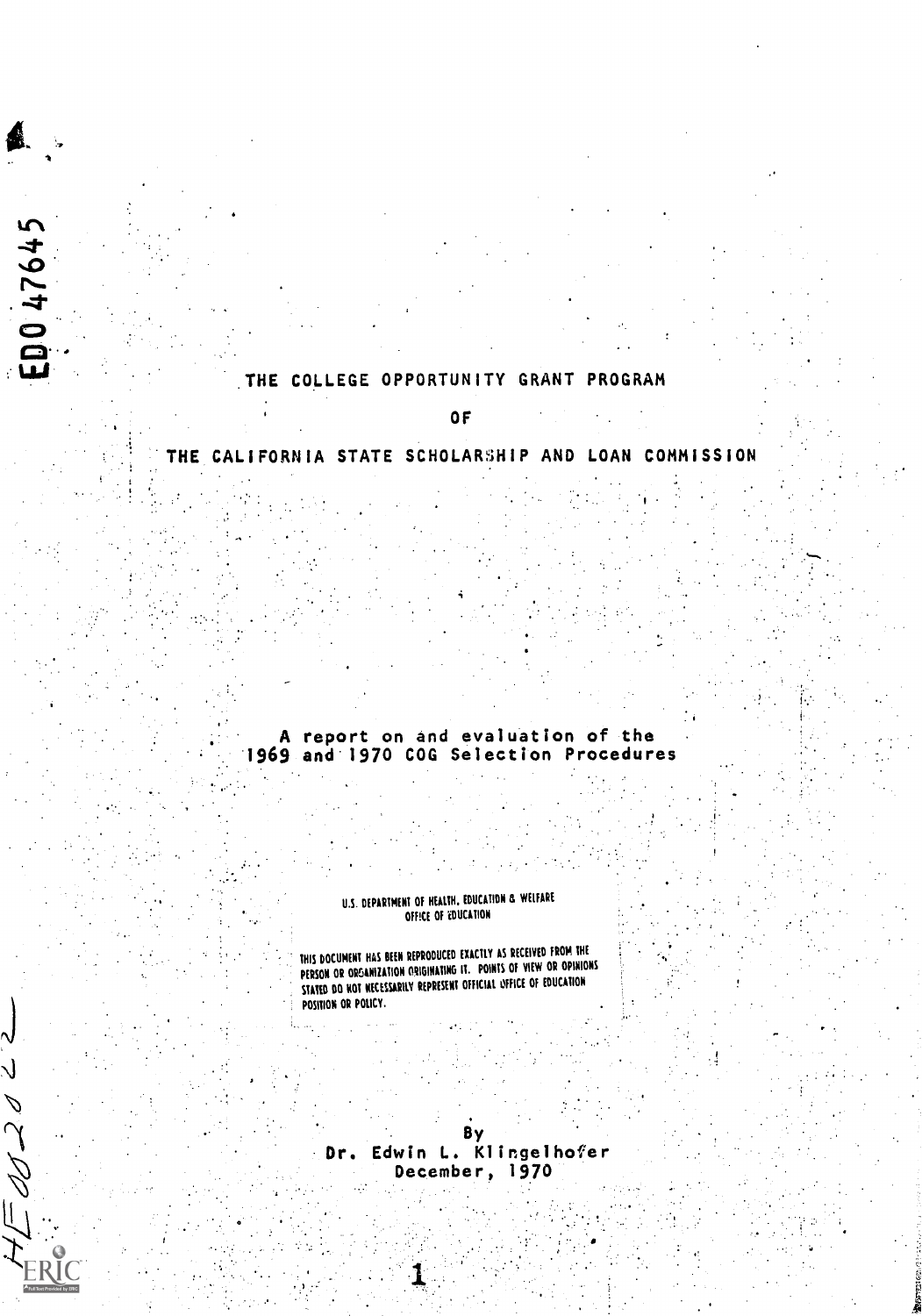### 1. INTRODUCTION

This is the second report on the College Opportunity Grant (COG) program which is administered by the California State Scholarship and Loan Commission.

The review of the first year's experience<sup>1</sup> with the program recounted its background, described the elements used in the selection process, went over the procedure and rationale followed jn financial need analysis, presented a qualitative appraisal of the scoring methods, and summarized the results obtained.

The methods of determining eligibility have not been changed in this, the second year in the life of the program, so this report will not concern itself with reciting details which have already been covered fully.

Those interested in having complete background information may secure the document cited above from the Commission. For the reader who is unfamiliar with COG, the following summary may be helpful.

### Summary

 $\mathbf{r}$ 

 $\mathcal{L}$ 

The COG program was established by the legislature of the State of California and was intended to provide monetary grants

Klingelhofer, E.L., <u>A</u> report on and evaluation of the 1969 COG Selection ProCedures, California State Scholarship and Loan Commission, November 13, 1969, xeroxed.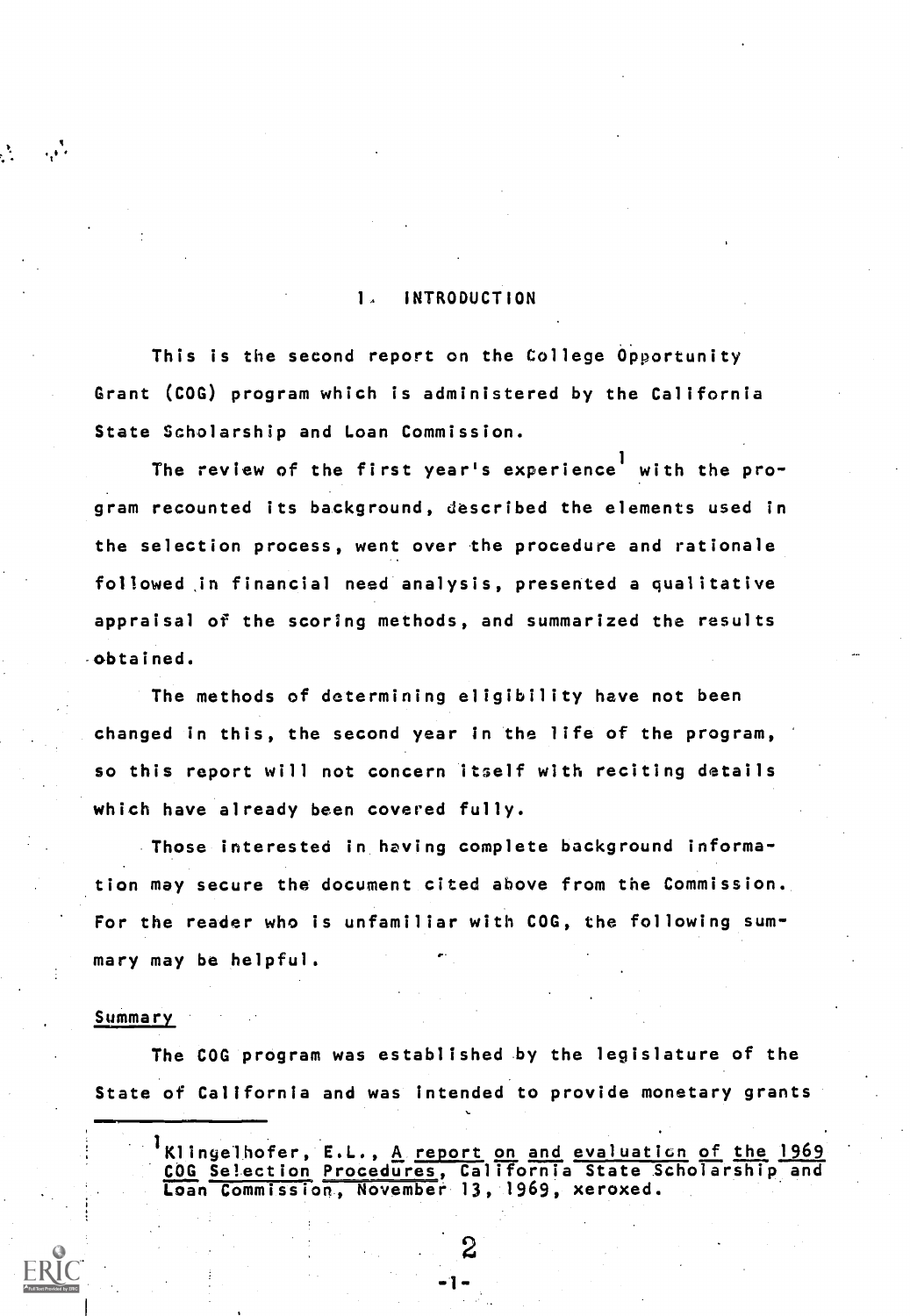to financially needy students, primarily from ethnic minorities, o assist them while attending college. The legislation specified that the two-year community college was to be the destination of the student although the Commission was given the authority to make some exceptions to this stipulation. The legislation also decreed that the conventional methods of selection, which rely heavily on grades and tests, were to be modified. To comply with this provision of the law, a quantitative selection procedure was devised which combined the applicant's previous academic record with subjective statements made by or about him. Since these various elements will be referred to later, they are sketched in Table <sup>1</sup> (page 3).

The legislation specified that only first-time college students could receive grants, that they had to be U.S. citizens and legal residents of the State of California, and that they could receive the grants only to attend an accredited California institution.

Financial need had to be demonstrated and was assessed by modifying the College Scholarship Service Tables so that awards for low-income families were somewhat more generous than would be true of CSS allocations while awards for higher income families would be smaller. A family income in excess of \$10,000 virtually ruled out the applicant. In calculating the amount of a grant to be awarded, a summer earning's figure was included in and for the 1970 recipients.

The next four sections contain a side-by-side description of the characteristics, 1969 and 1970 applicants and recipients,

-2-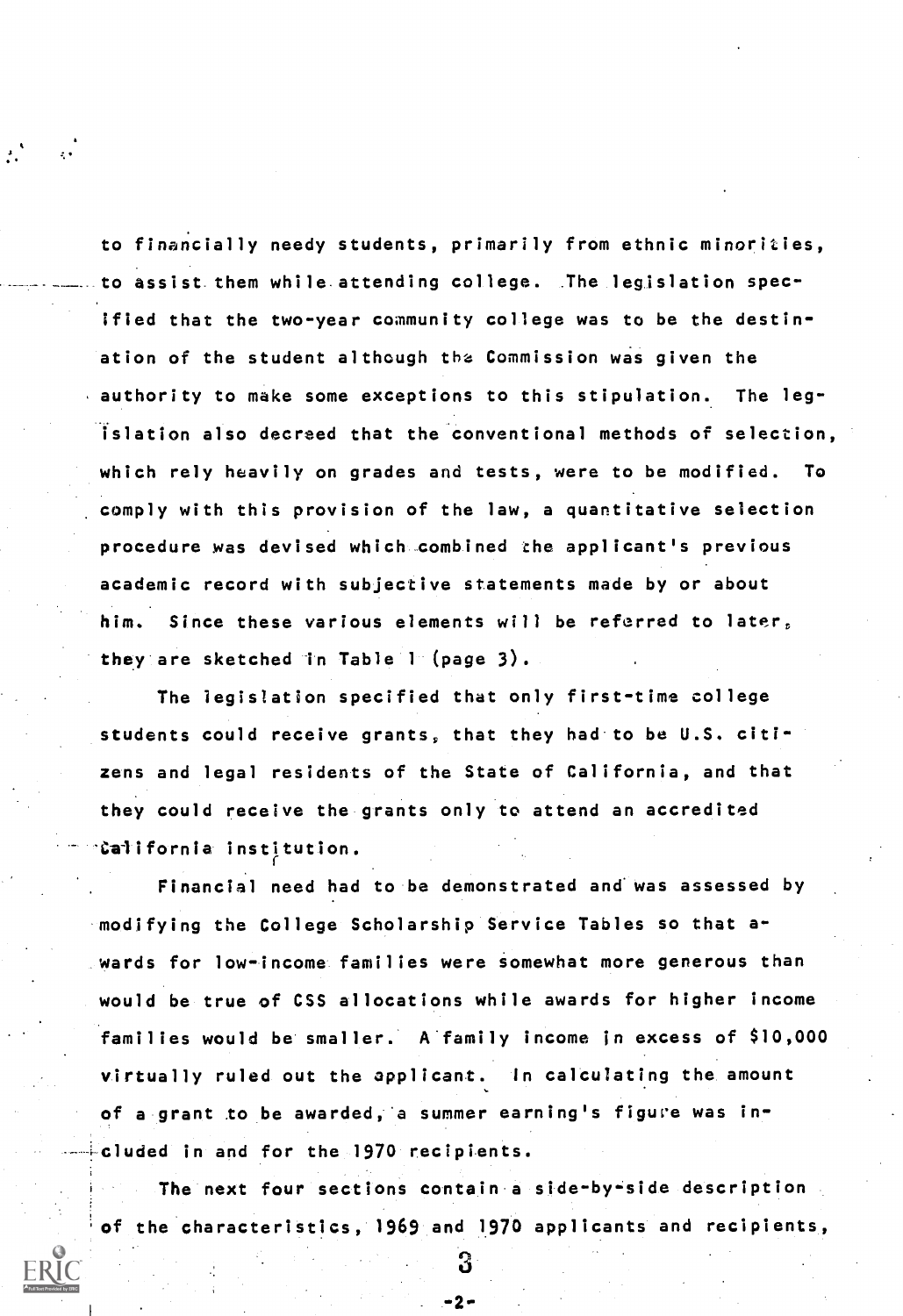# TABLE <sup>1</sup>

# ELEMENTS AND WEIGHTS USED IN COG SELECTION PROCESS

| APPLICATION<br><b>PART</b> | QUESTION | GENERAL NATURE OR CONTENT                                                                                              | WEIGHT    | <b>SCORER</b>   |
|----------------------------|----------|------------------------------------------------------------------------------------------------------------------------|-----------|-----------------|
| $\mathbf{1}$               | 12       | How do you feel about your 00-05<br>grades in high school?<br>(Series of alternatives<br>provided)                     |           | Clerical        |
|                            | 14       | Why do you want to go to<br>college?                                                                                   | $00 - 10$ | Professional    |
|                            | 14       | Why do you need a grant?                                                                                               | $00 - 10$ | Professional    |
| l 1 1                      | $3 - 4$  | How does his high schoo!<br>grades reflect his poten-                                                                  | 00-05     | <b>Clerical</b> |
| or'<br>1 <sub>V</sub>      | 3        | tial? How do you rate his<br>chances for successful<br>performance in college?<br>(Series of alternatives<br>provided) |           |                 |
| 111<br>or<br>$\mathbf{v}$  | 8<br>5   | What characteristics or<br>behaviors did he exhibit<br>at school? (Series of<br>alternatives provided)                 | $00 - 10$ | Clerical        |
| 111<br>or                  | 9        | Supply additional that<br>would help us to assess<br>the applicant. (impor-                                            | $00 - 10$ | Professional    |
| 1 V                        | $6 -$    | tance of statement<br>stressed)                                                                                        |           |                 |

High School Transcript

20 -35 Clerical

00-10 Professional

Rater Subjective Impression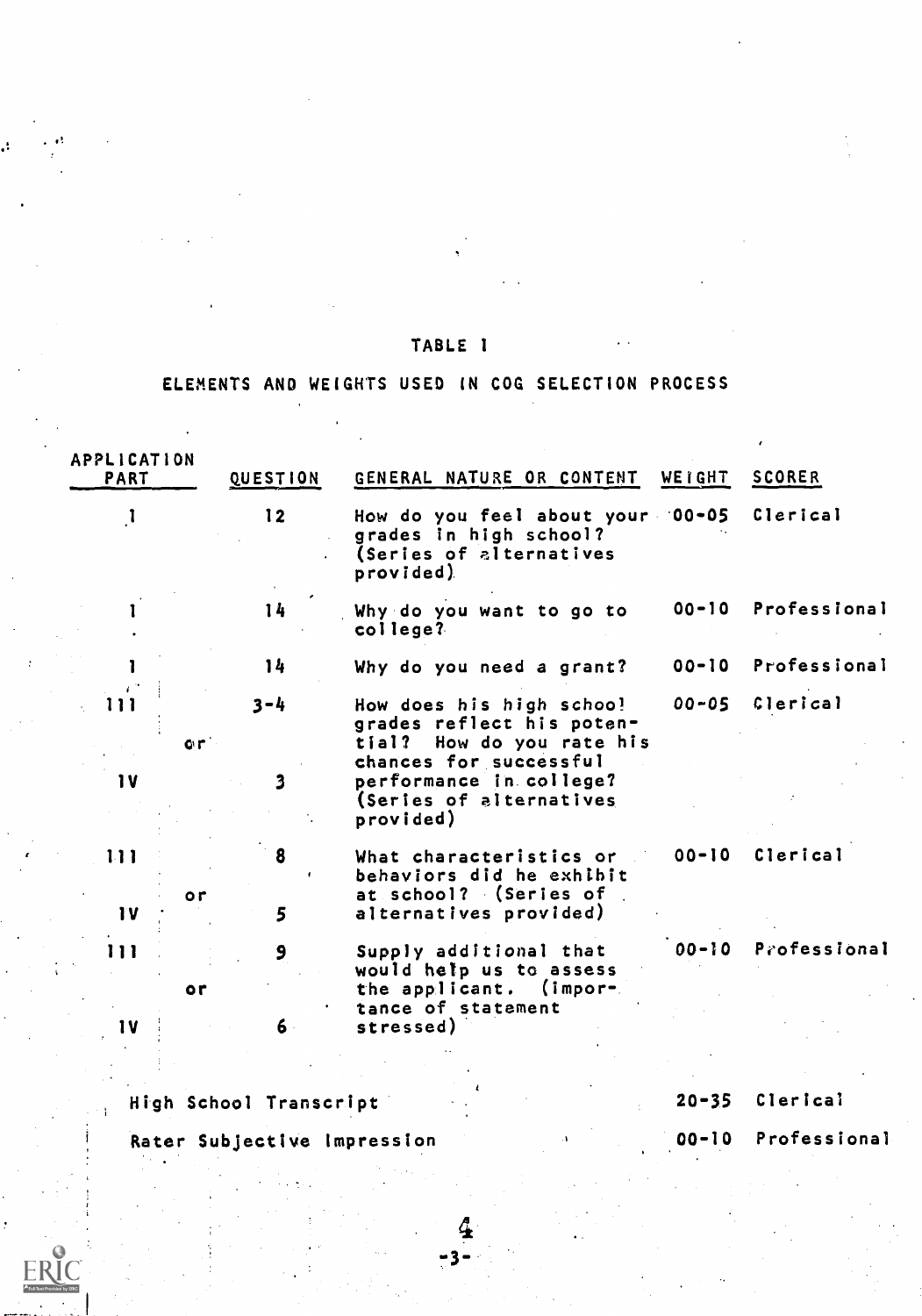an evaluation of the success of the 1969 program based on an analysis of the college performance of that year's winners, a discussion and appraisal of the program as it now stands,. and a summary and recommendations.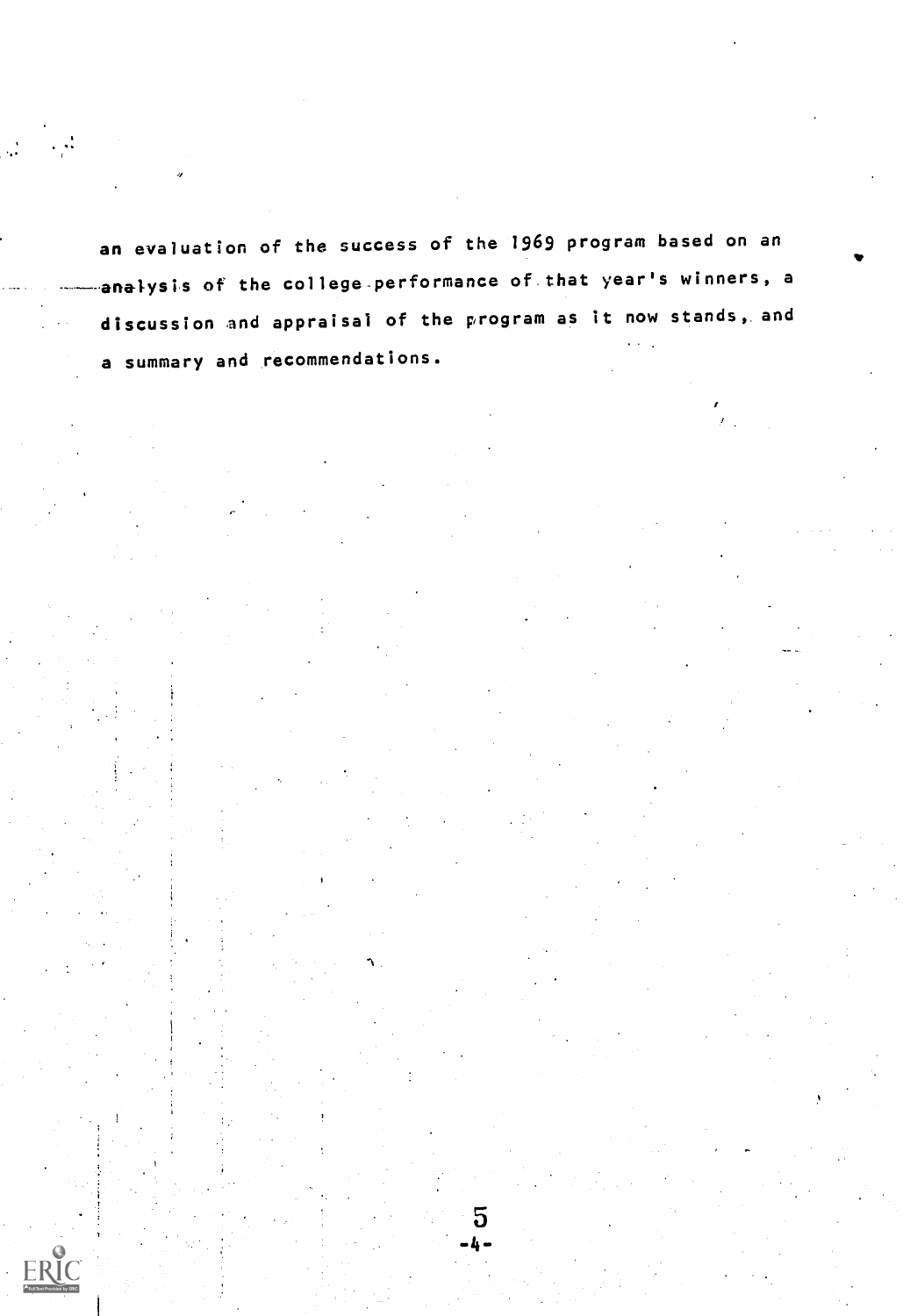## 2. CHARACTERISTICS OF APPLICANTS AND RECIPIENTS

Some of the characteristics of the 1969 and 1970 programs are presented in this section. Table 2 (page 6) reveals that the number of applicants in 1970 was almost double that in  $1969$ , and that the incidence of incomplete applications was. materially lower in 1970, this no doubt because of the fact that the time pressures resulting from late funding in 1969 were absent this year.

With the increase in number of applicants, the competition for grants became keener and the nature of this is reflected in the fact that in 1969 a score of 64 qualified a recipient; in 1970 a winner had to have a score of 72. An alternate winner in 1969 (and all but 6 of the 1969 alternates received grants) qualified with a score of 59; in 1970 an alternate had to have a score. of 67 and 188 of them were not awarded grants. The higher qualifying score is partly because of the influence of the high school grade point average; in 1969 the mean grade point average of winners was 2.7; in 1970 it had gone to a 3.0. However, this increase is only proportionate (37.5% of the point increase in a winner score is attributable to HSGPA and this corresponds closely to the 36.8% of the total weight in scoring, which is carried by the grade point average).

The fact seems to be that the increase in number of applicants has sharply improved the across-the-board quality of winners, and this is reflected not only in their academic achievements, but their subjective qualities as well.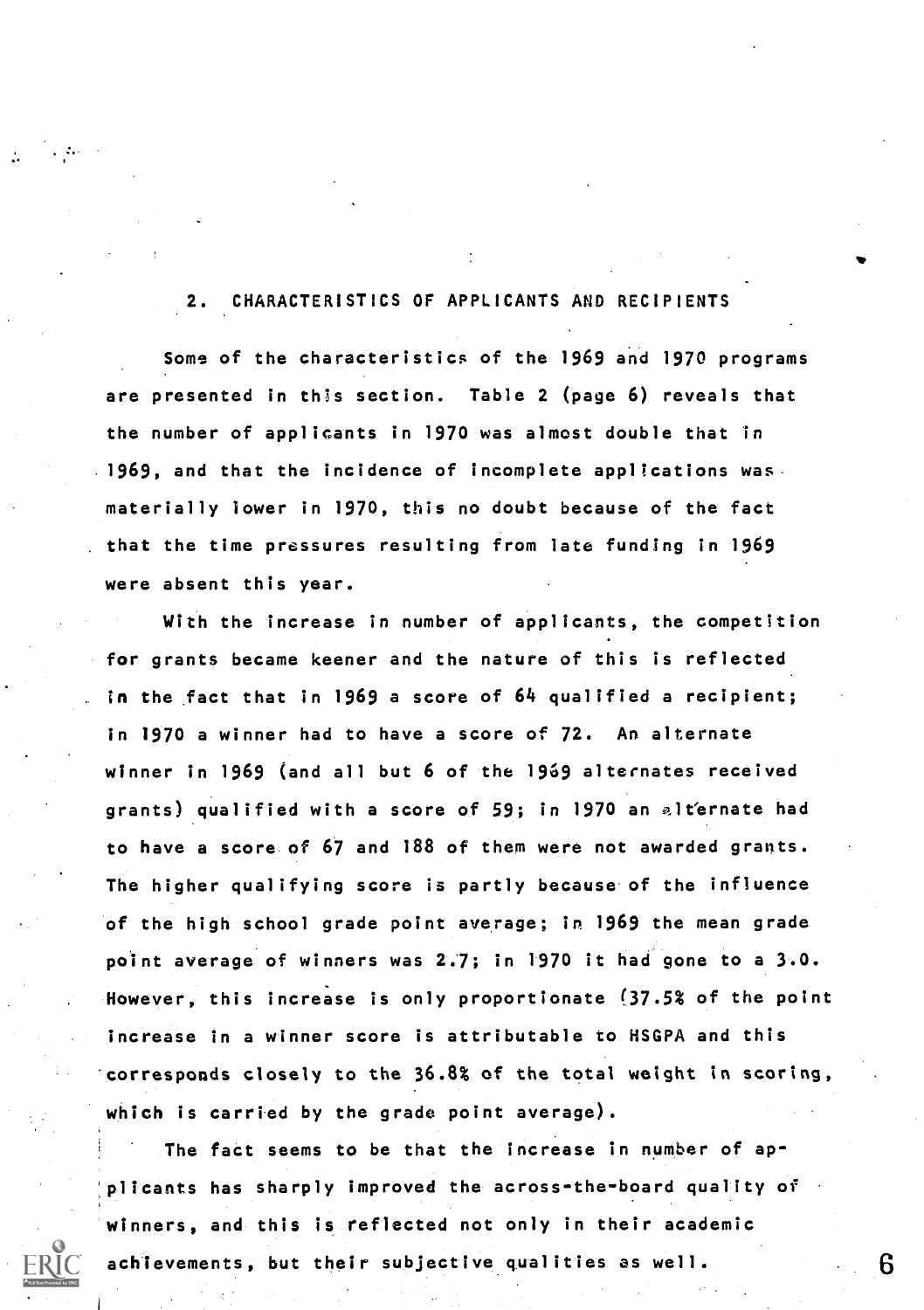# TABLE 2

### STATUS OF APPLICANTS FOR THE COG PROGRAM ,CALIFORNIA STATE SCHOLARSHIP AND LOAN COMMISSION 1969 and 1970

|                                    | 1969  | 1970  |
|------------------------------------|-------|-------|
| Total applications                 | 2,156 | 4,092 |
| <b>Total winners</b>               | 1,000 | 1,000 |
| Reason for ineligibility           |       |       |
| Low score                          | 202   | 1,651 |
| Non resident                       | 16    | 37    |
| Prior college                      | 29    | 39    |
| 4-year redirects<br>No need at JC  | 16    | 28    |
| Ineligible to<br>attend college    | 14    | 17    |
| No need                            | 293   | 744   |
| Incomplete on late<br>applications | 319   | 61    |
| Self withdrawals                   |       | 3     |
| Unaccredited college               |       | 2     |
| TOTAL<br>INELIGIBLE                | 889   | 2,582 |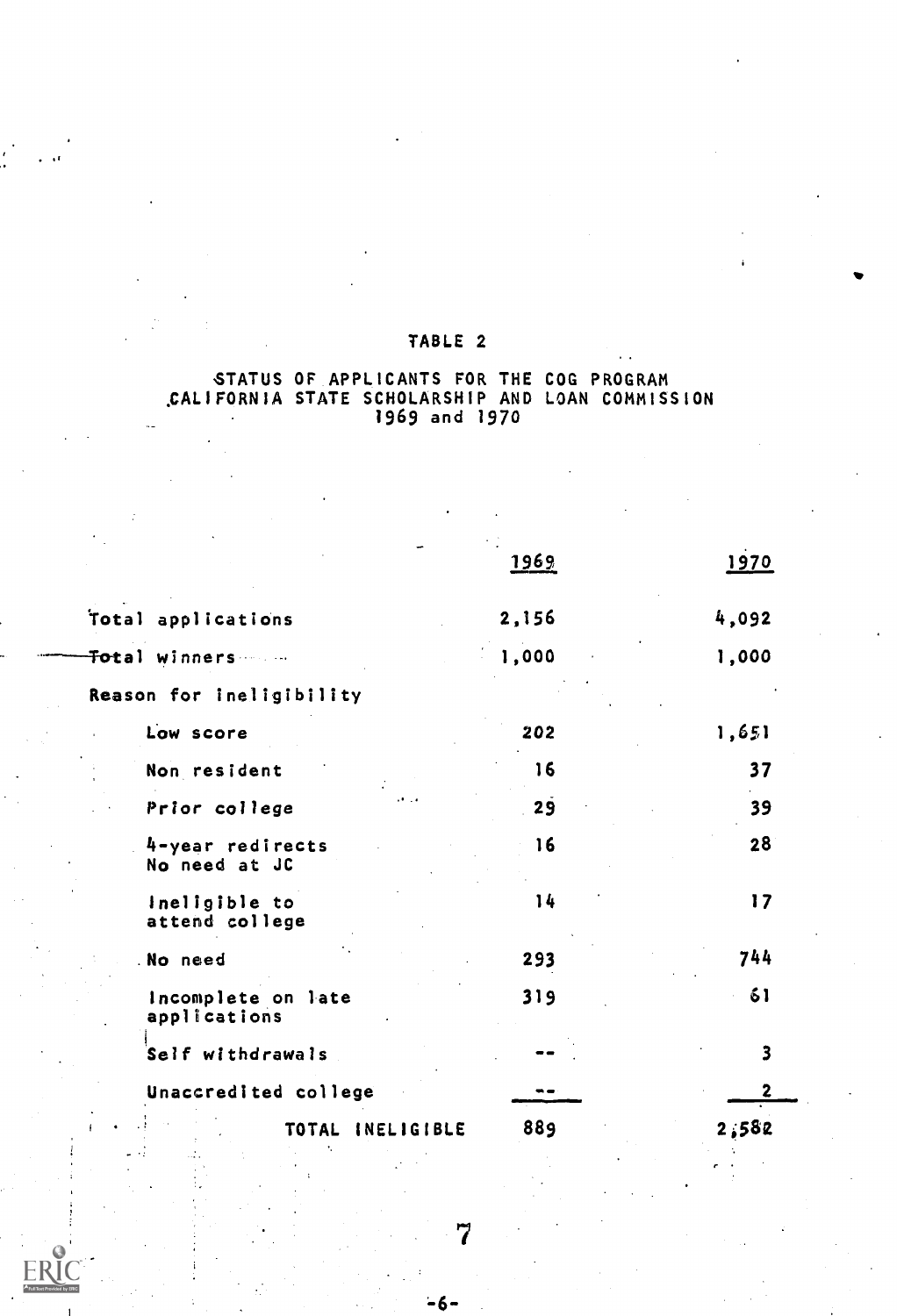The selection procedures continue to meet the stipulation that need and membership in an ethnic minority be essential characteristics of the COG program. The median family income, before deductions in 1970, was \$5,625; in 1969 it was \$5,100. These figures fall close to the minimal or poverty income level in California for the typical five-member family. In 1969 the average grant amount was \$949; in 1970 it had risen slightly to \$956. The ethnic census of winners for 1969 and 1970 is given in Table 3 (below) and shows that ethnic minorities account for 76% of the winners in both years. The distribution of grants over ethnic groups has remained fairly stable with the slight percentage decline in black winners in 1970 being compensated for by increases in Filipino and Oriental-American recipients.

÷.

### TABLE 3

### ETHNIC GROUP MEMBERSHIP OF COG WINNERS 1969 s 1970

| Ethnic Group                                      | Percent of Winners |      |
|---------------------------------------------------|--------------------|------|
|                                                   | 1969               | 1970 |
| Black, negro, Afro-American                       | 26                 | 22   |
| Brown, chicano, Mexican-American                  | 39                 | 39   |
| Yellow, Oriental, Chinese or<br>Japanese-American |                    | 8    |
| White, caucasian                                  | 24                 | 24   |
| Filipino                                          | $\mathbf{2}$       |      |
| indian                                            |                    |      |
| Mixed/No Response                                 |                    |      |
| <b>TOTAL</b>                                      | 100                | 100  |

<u>ম</u>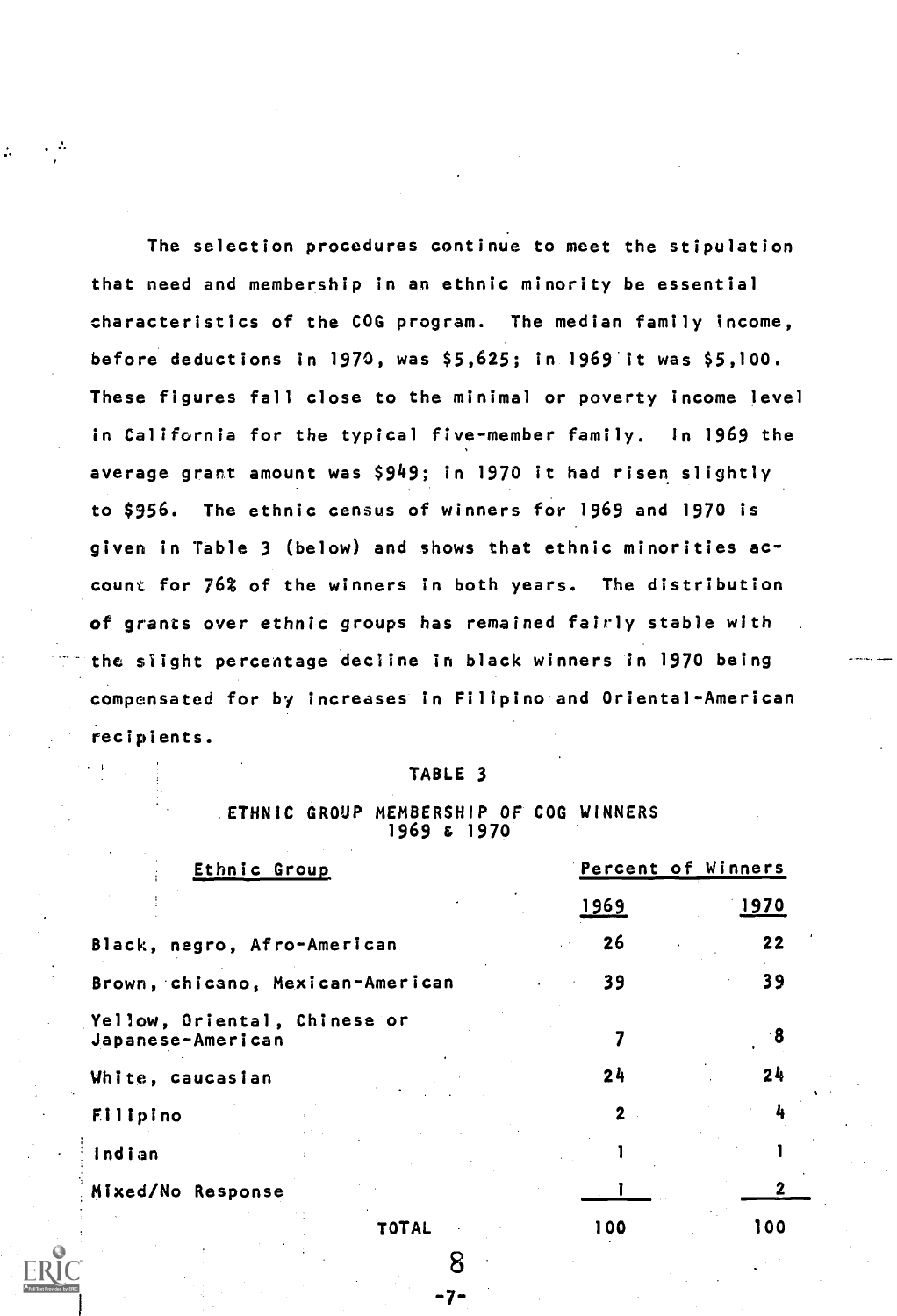With the increase in numbers of applicants and the con sequently higher qualifications of eligible recipients, there was more pressure for attendance at four-year institutions. The percentages of recipients enrolling in each type of college or university is given in Table 4 (below) which reflects the fact that while the overwhelming majority of recipients in 1970, as in 1969, attended community colleges, there had n been some increase in the number of recipients who, after careful and rigorous review, had successfully argued their case for attendance at a four-year institution.

. ÷

### TABLE 4

### PERCENT OF COG RECIPIENTS ENROLLING **LUIN VARIOUS TYPES OF INSTITUTIONS** 1969 & 1970

|                                                                     |       |      | Percent |  |  |
|---------------------------------------------------------------------|-------|------|---------|--|--|
| Type of Institution                                                 |       | 1969 | 1970    |  |  |
| Community college                                                   |       | 94   | 85      |  |  |
| State college                                                       |       |      |         |  |  |
| $\mathcal{L}^{\text{max}}_{\text{max}}$<br>University of California |       |      |         |  |  |
| Independent colleges                                                |       |      |         |  |  |
|                                                                     | TOTAL | 100  | 100     |  |  |

The anticipated field of major of recipients are given Table 5 (page 9). Of particular interest here is the sub-

-8-

 $\overline{9}$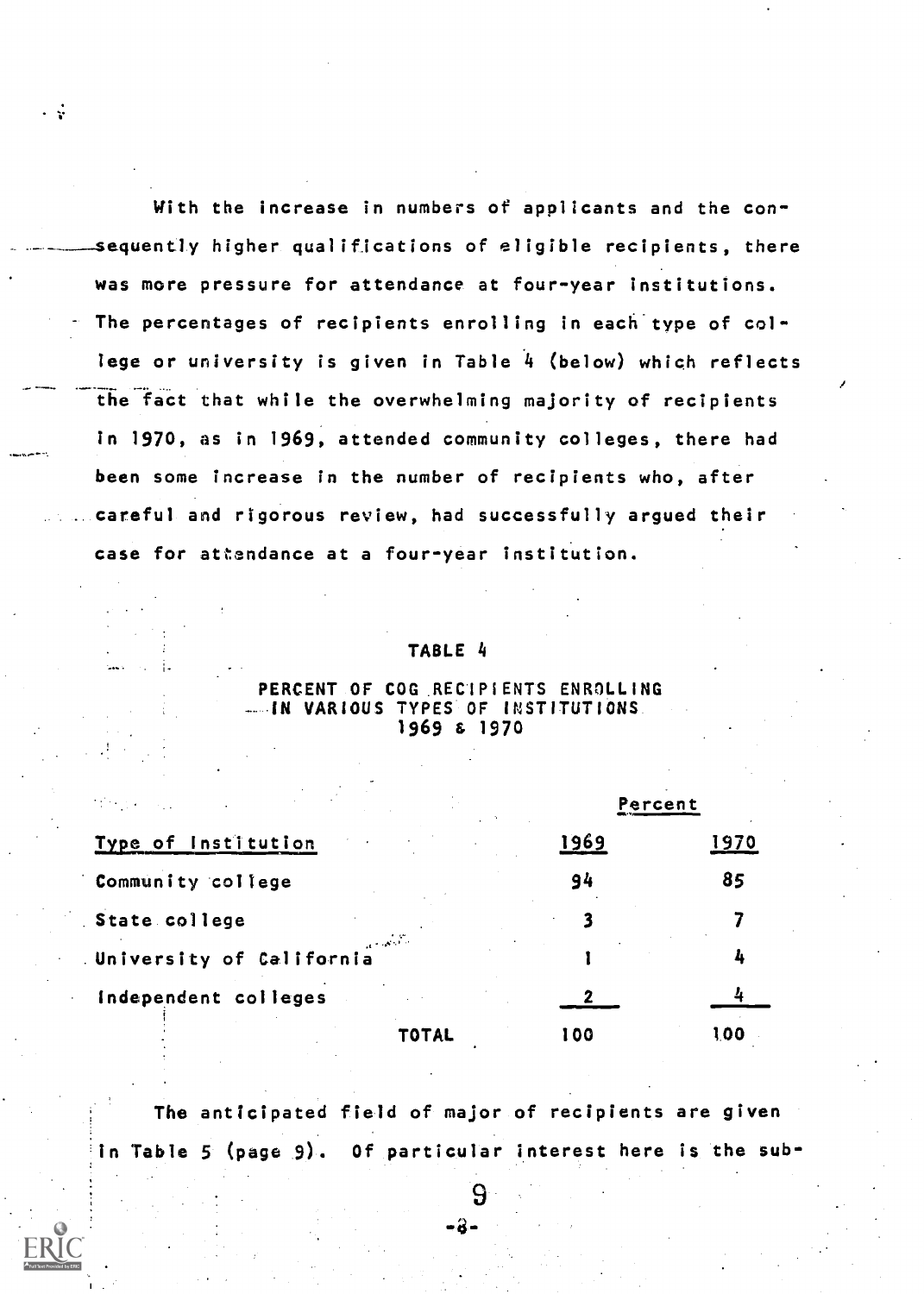stantial increase in interest in science and mathematics fields in 1970 over 1969 and the relatively low percent in both years of students who are undecided about what major to pursue.

### TABLE 5

### ANTICIPATED MAJOR FIELDS OF COG RECIPIENTS 1969 & 1970

|                                      | Percent |                         |                 |  |  |  |
|--------------------------------------|---------|-------------------------|-----------------|--|--|--|
| Anticipated Major                    |         | 1969                    | <u>1970</u>     |  |  |  |
| Engineering                          |         |                         | 5 <sup>1</sup>  |  |  |  |
| Sciences and math<br>(Incl. Pre med) |         | 8                       | -20             |  |  |  |
| Education                            |         | 12.                     | 12 <sub>1</sub> |  |  |  |
| Social Sciences                      |         | 40                      | 39              |  |  |  |
| Humanities                           |         | I 2                     | 14              |  |  |  |
| Others                               |         | $\overline{\mathbf{2}}$ | 4               |  |  |  |
| Undecided                            |         |                         |                 |  |  |  |
|                                      |         | 100                     | 10 I ·          |  |  |  |

This sharp growth in number of science-mathematics majors may partly be an outgrowth of the improvement in the average level of academic achievement of recipients and partly a reflection of the increasing determination of ethnic minority students not to be tracked into traditional areas.

Another interesting statistic was found In the sex distribution of recipients. In 1969 about 42% of the recipients were male; this year only 34% of the winners were men. While

> 10 -9-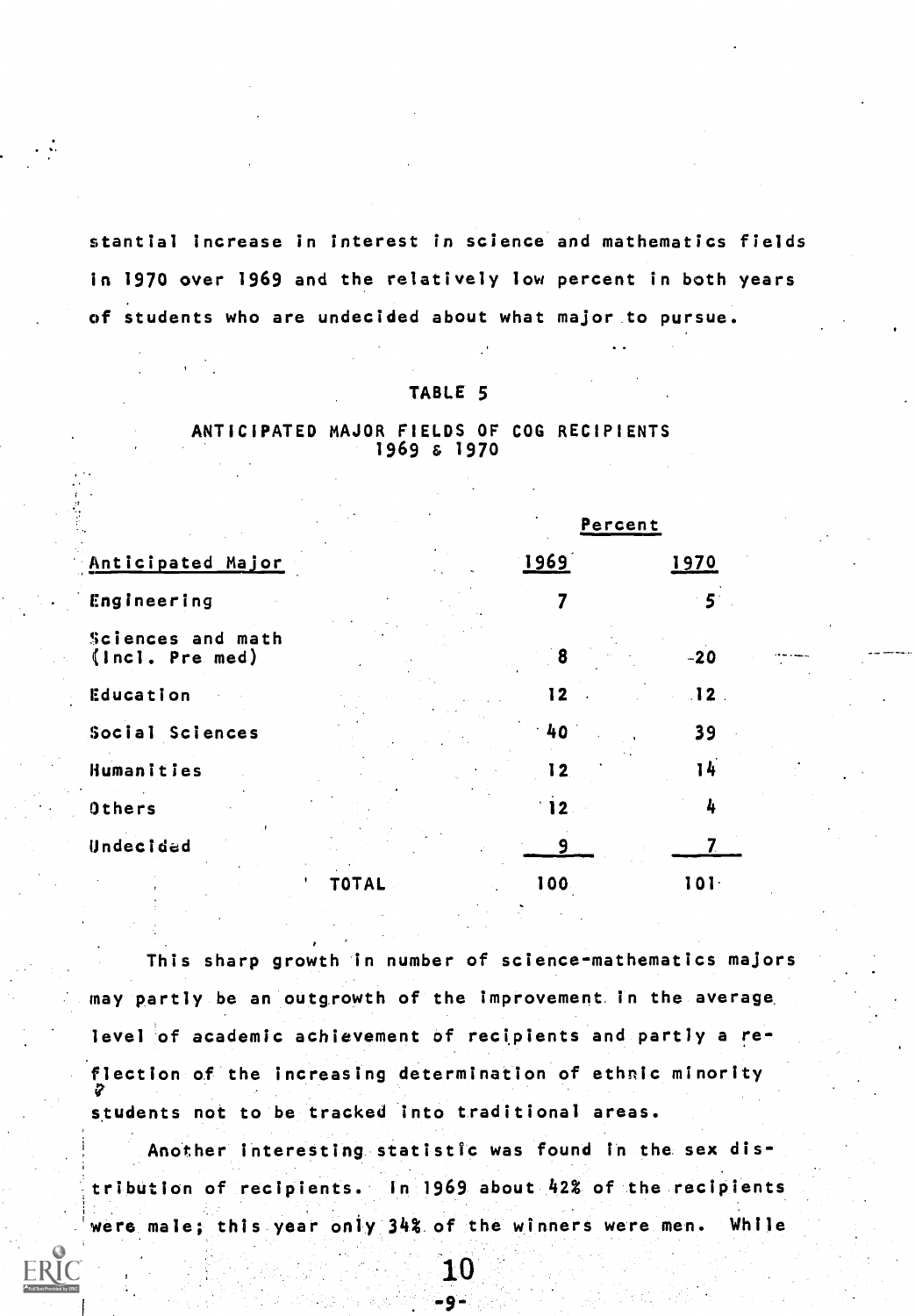the reasons for this are doubtless manifold, the tendency for women to earn higher grades in high school, the hypothesized shading of counselor recommendations to favor girls, and the low rate of college attendance among economically disadvantaged females (which COG may importantly counteract) may all contribute to this desproportionality.

While not bearing directly on the results of the selection process, it is appropriate to close this section of the report by noting the phenomenal cooperativeness of COG recipients. Much of the information summarized above results from a questionnaire survey of winners. In i969 there was a 93% return of questionnaires; this year, 98% of the students responded to our request for information. We believe that this eloquently reveals the sense of responsibility and maturity of these talented, deserving and needy young men and women.

11

۰ι Λ.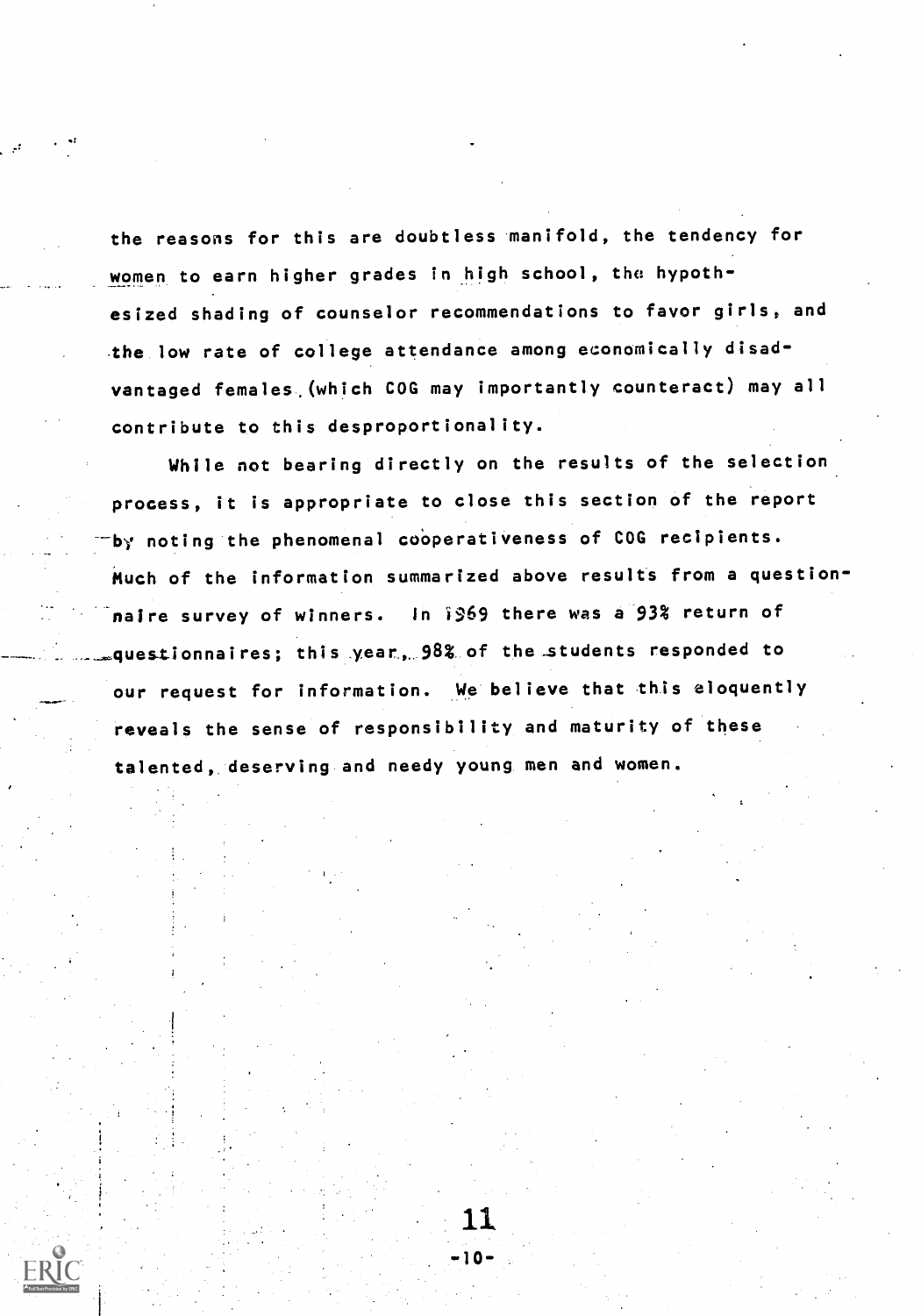### THE SUCCESS OF THE 1969 SELECTION PROCESS 3.

There were one thousand COG winners in 1969. How effective was the process which selected these recipients from the 2,156 applicants? To answer this question we have developed three different sets of information. The first is a simple count of the number of COG recipients who continued their education into the fall of 1970--a matter of persistence. The second involves correlating the various elements used in the selection process with the grade point average earned in college studies and the third assesses the extent to which the various selection variables differentiate between the students grouped according to their status with regard to college attendance in the fall of 1970. Each of these analyses will be explained and evaluated in detail below.

### Persistence,

Of the 980 students who won grants in the fall of 1969 and actually enrolled in college, 720 qualified for renewals of their grants in 1970. Another 31 students did not have financial need and 12 were on military leave of absence. Sixty students did not reapply and 35 withdrew from the program. In addition, another 135 students dropped out during the 1969 academic year for a variety of reasons. The actual number of students eligible to continue and continuing in college would seem to be at least 750 (720 & 31) of the 980 who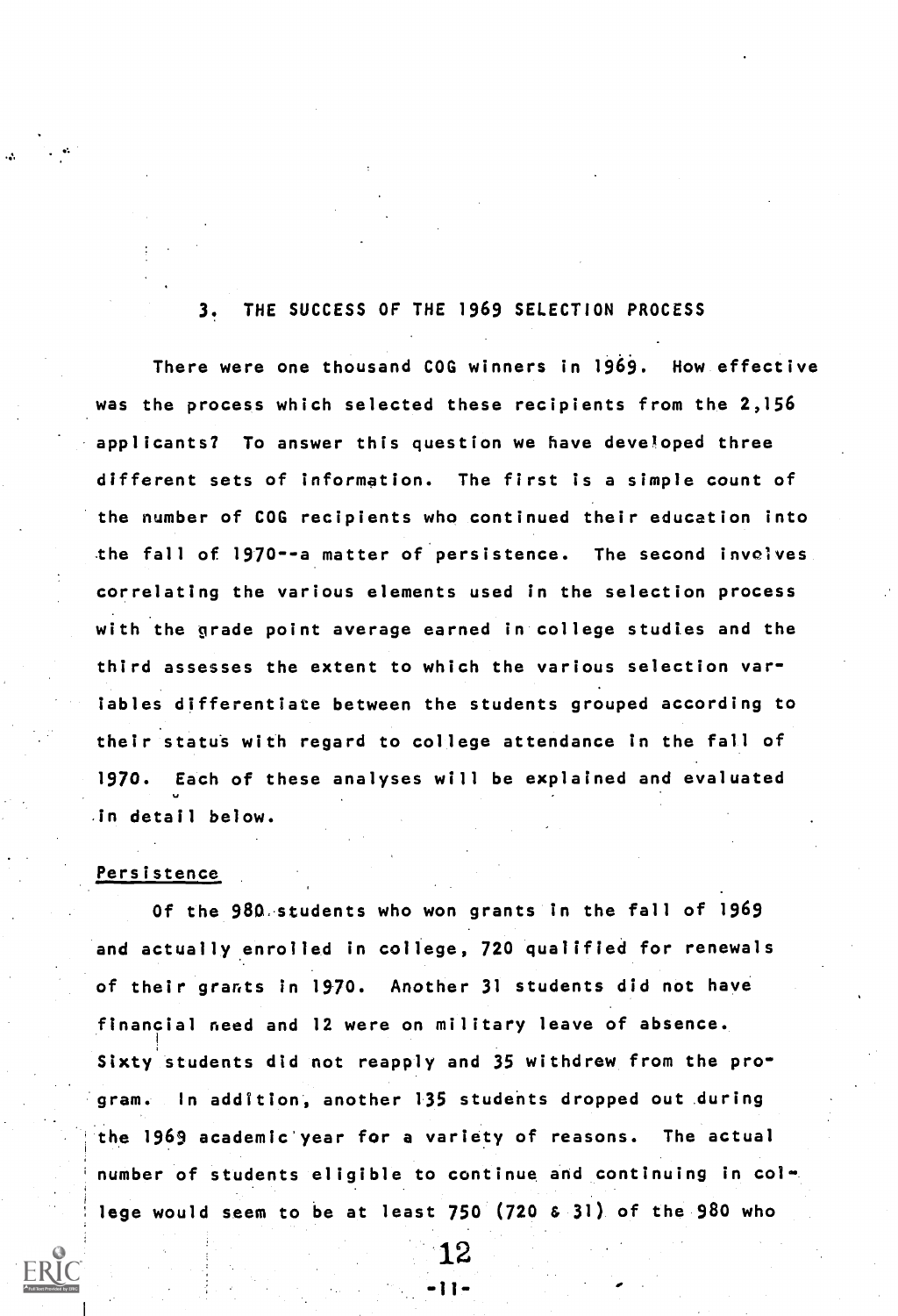actually started college the year preceding. This denotes a minimal persistence rate of 77%. We are unable to furnish a firm figure for comparison but estimates from informed junior college officials place the junior college rate at no more than 50% from one academic year to the next. The comparable figure for freshmen in California state colleges is about 55%, so it is safe to conclude that COG recipients are significantly more likely to continue their education than the typical beginning student in community or state colleges in California.

### Predictive Validity of the Elements in the Selection Process

The various elements used in the selection process were correlated with one another and with the college'grade point average earned by recipients. The resulting correlations provided the grist for a step-wise multiple regression analysis. The intercorrelational matrix and the results of the regression analysts are presented in Table 6 (page 13).

The matrix of intercorrelations reveals that the high school grade point average is the best single predictor of college achievement for COG recipients, surpassing even the composite score in overall efficiency. The elements which were clerically scored (variables 4, 5 and 6) also had useful levels of validity but those which were professionally scored (items 2, 3, 7 and 8) bore essentially no relationship to the criterion and did not add significantly to the magnitude of the multiple correlation. The selection of COG recipients, given the data currently secured and using college grade

12-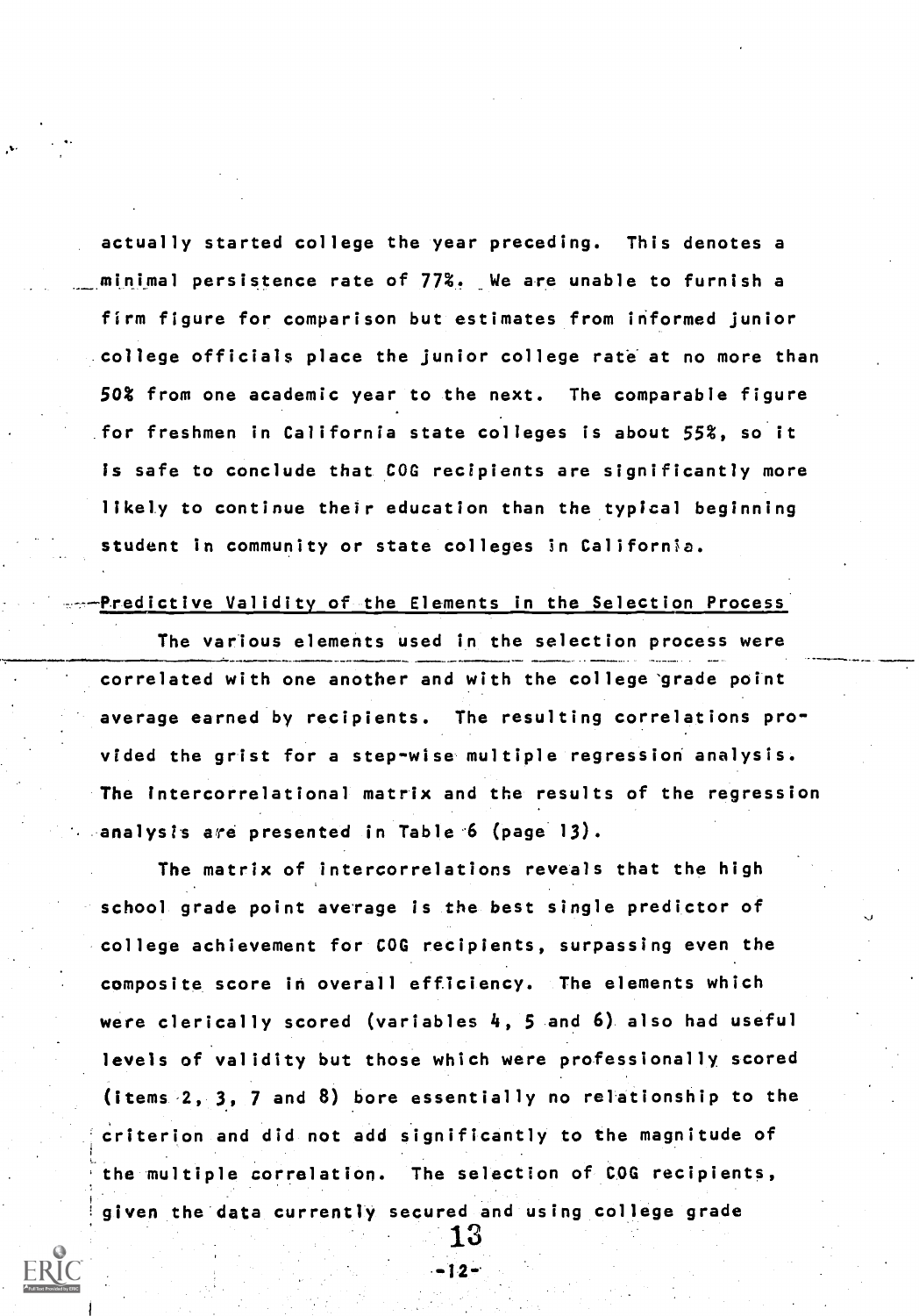ERIC

TABLE 6<br>And Mul<br>Lection

INTERCORRELATIONAL MATRIX AND MULTIPLE REGRESSION ANALYSIS OF VARIABLES USED IN SELECTION OF 1969 COG RECIPIENTS Variable Intercorrelations Variable Intercorrelations 14A<br>Variable International Intercorrelations 14A<br>14A on HS GPA 11.000. Pt. L, Qn. 14A Why do you want to go to college? Pt. ;, Qn. 14B Why do you need a grant? 2 3 4 5 6 7.036 ....377 .422 ..3.2.0 1.000 ..5.23. .040 7..0.62 .7.023 Pt. I, Qn. 12 How do you feel about your grades In HS? Pt. III, Qn. 3-4 Counselor Appraisal of Potential Pt. III, Qn. 8 Counselor rating of characteristics Pt. III, Qn. 9 Counselor's open statement Rater's points Total score (Sum of 1 -8 above) College GPA (Criterion) 1.000 .051 -.026 -.074 1.000 .173 .125 .23.9. v400. REGRESSION ANALYSIS RIO - 1,2,3,4,5,6,7,8 = .443 Variable Significance Level 1 (.01 2 .13 3 .13 4 .02 5 .17 6 .43 7 .91 8 .80 7 8 9 10 ...0.19 .222 .730 .419 .243 .215 .463 .086 .237 .258 .475 .080 -.012 .043 .405 .236 -.064 .058 .384 .220 .1.09 .089 .401 .161 1.000 .511 .436 .035 1.000 .545 .111 1.000 .384 1.000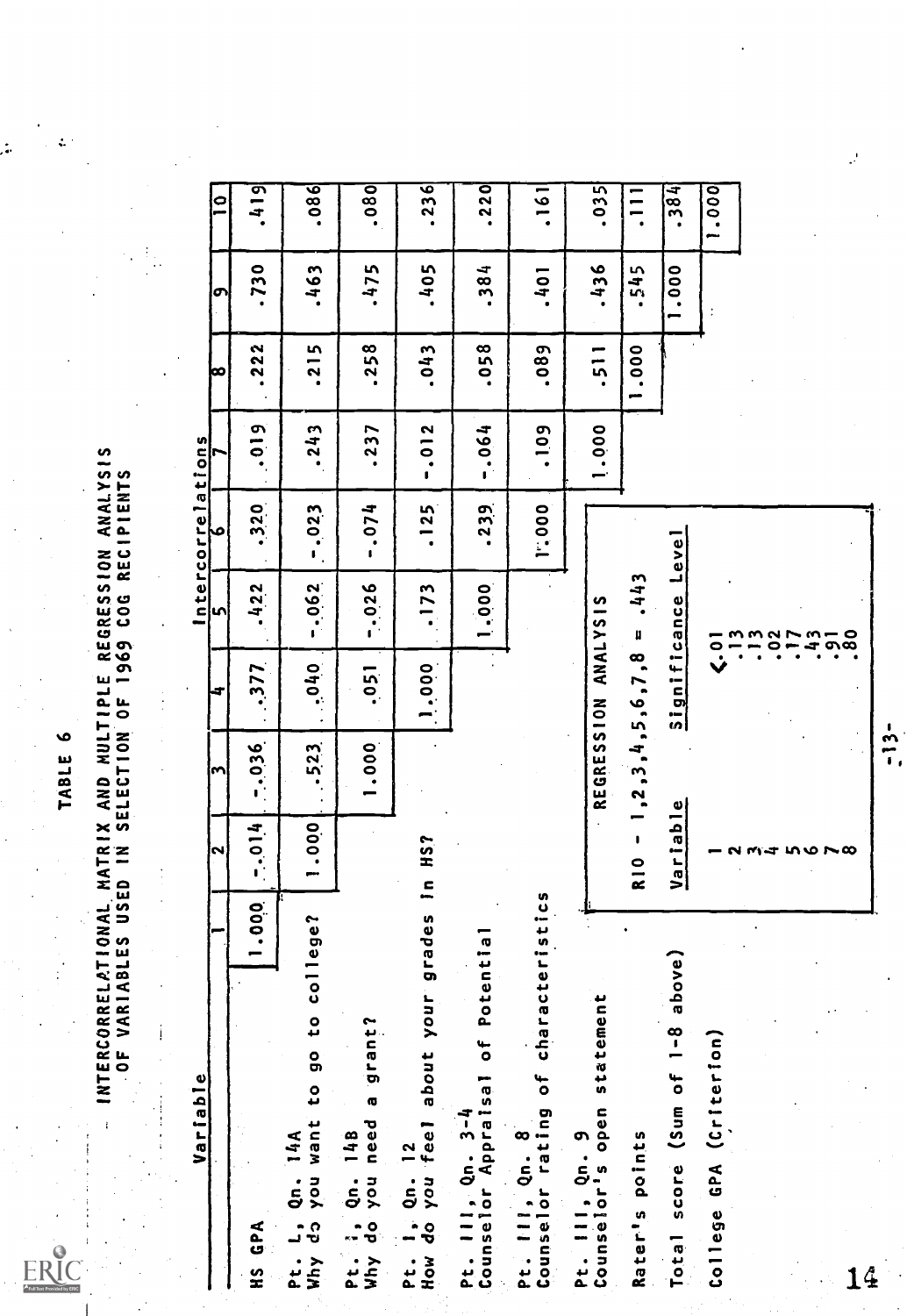point average as a criterion, could be done as efficiently using only two indices--the high school grade point average and the clerically scored responses to question 12, Part <sup>I</sup> which asks the applicant to indicate his feelings about his grades in high school.

It is worth noting that the magnitude of the correlations obtained is usefully high and that the prior academic achievement of COG applicants is a good gauge of their later accomplishments in college. In fact, since the high school grade figure used in these analyses is the converted one--that is, any grade point average lower than 2.0 was rounded to a 2.0 and any higher than a\_3.5 was lowered to that figure in the scoring procedures, it is safe to assert that using an unadjusted HSGPA as a predictor would have the effect of increasing its validity somewhat since the arbitrary restriction in the range of the predictor would be removed.

The disappointing lack of validity found to characterize the subjective judgments of the professional scorers needs comment. There is some evidence to indicate that the scorer agree usefully in their judgments of the statements they were asked to evaluate and in their overall estimates of the quality of the applicant. However, it is also true that the average scores assigned by the raters to the various questions were. badly skewed and leptokurtic. The fact of the matter is that the students who were awarded grants had persevered in high school in spite of serious handicaps; their need had already

> 15 -14-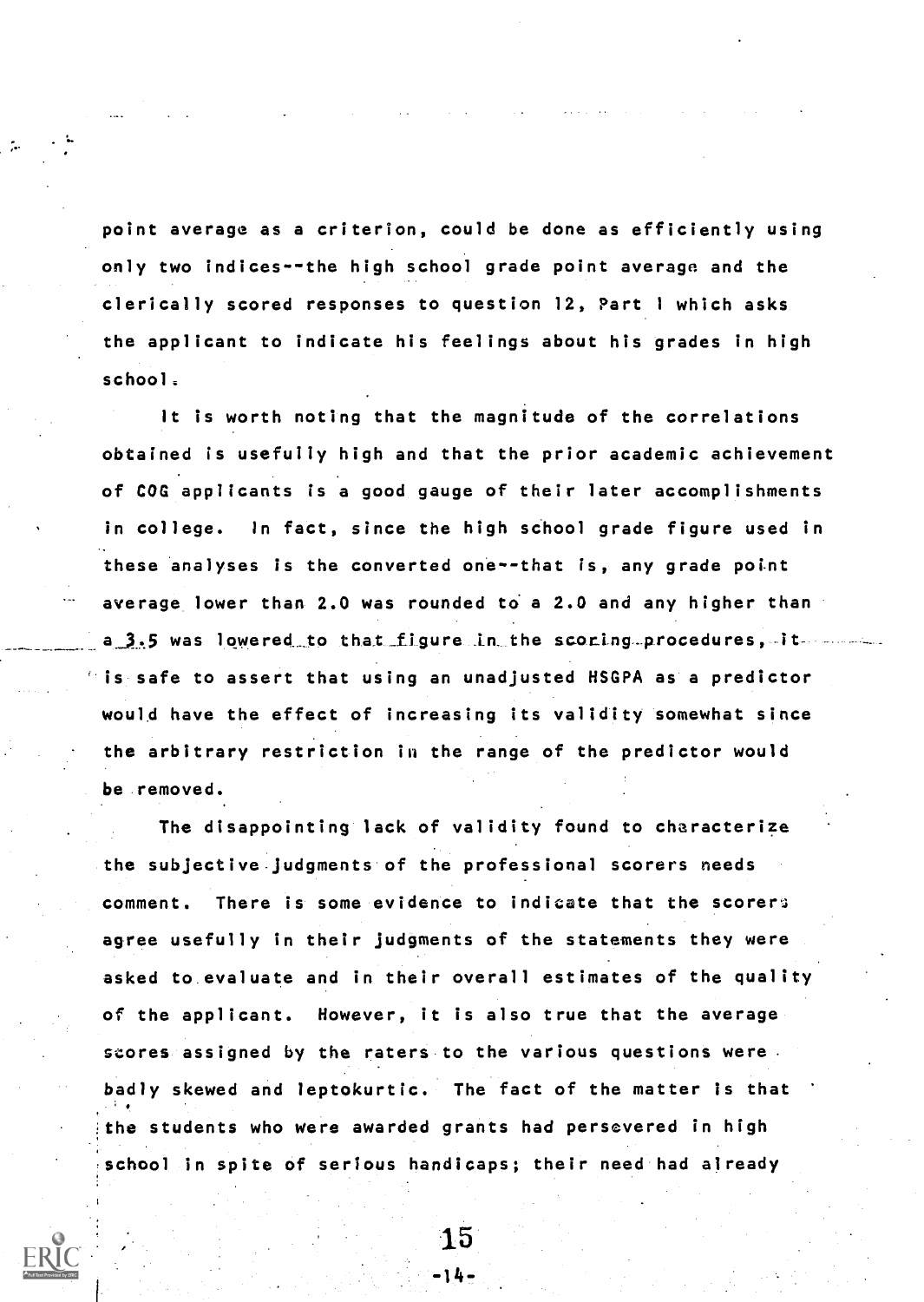been established because the financial need analysis preceded the evaluation by professional scorers. These two facts alone probably conspired to produce ratings which could not adequately differentiate between individuals, at least in terms of making useful forecasts about their performance in college courses. If the professional scorers are to continue to be used, some major re-evaluation of the scoring procedures will be necessary for them to make any significant contribution to the selection process.

Capacity of the Predictor Variables to Differentiate Between Groups of Recipients

For purposes of this analysis the total group of winners was broken into five subgroups as follows:

- Group <sup>1</sup> Those winners in good academic standing (2.0 GPA or better in college)
- Group 2 Those winners eligible to continue but on academic probation
- Group 3 Those winners taking leaves of absence
- Group 4 Those winners who dropped out voluntarily for any reason

Group 5 - Those winners who were disqualified for academic reasons

The sampling distribution of means for each of the variables over the several groups was assessed using simple .analysis of variance. The means of each group and the com bined means, the appropriate mean square values, the resulting F-value and its probability are all entered in Table 7

16

 $15 -$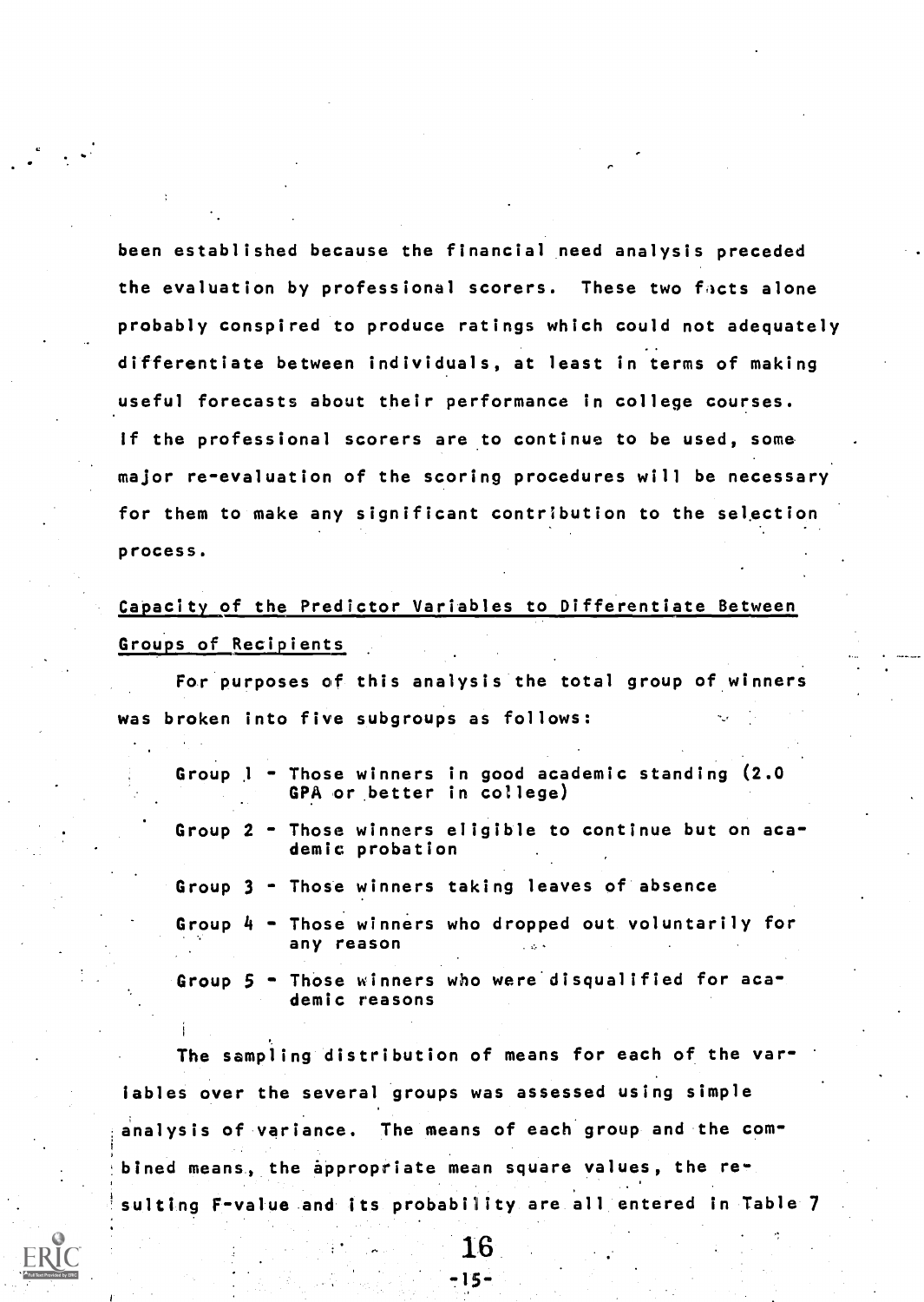(page 17). It will be seen that, as in the correlational analysis, only high school grade point average, the applicant's statement about his high school performance (variable 4), and the total score on the application differentiate reliably between the groups. Students in good standing had significantly better marks in high school, had better insight into their own secondary school performance, and made a higher total score on the application than did any of the other groups. The other groups could not be effectively differentiated according to any patterning or ordering of mean scores on any of the var iables, although the group which voluntarily withdrew does  $\tt{p}{\tt resent}$  a somewhat higher-total score than the three remaining groups.

Inspection of the table of means will testify that the professional scorers tended to assign consistently high scores to those aspects of the total application for which they were responsible. As already indicated, part of this is to be attributed to the fact that need had already been established before the scorers evaluated the application. However, the statements of the counselors also received extremely high marks and this probably reflects the ubiquitousness of the halo effect. The scorers assigned unusably high scores to counselor judgments which were laudatory and indiscriminate.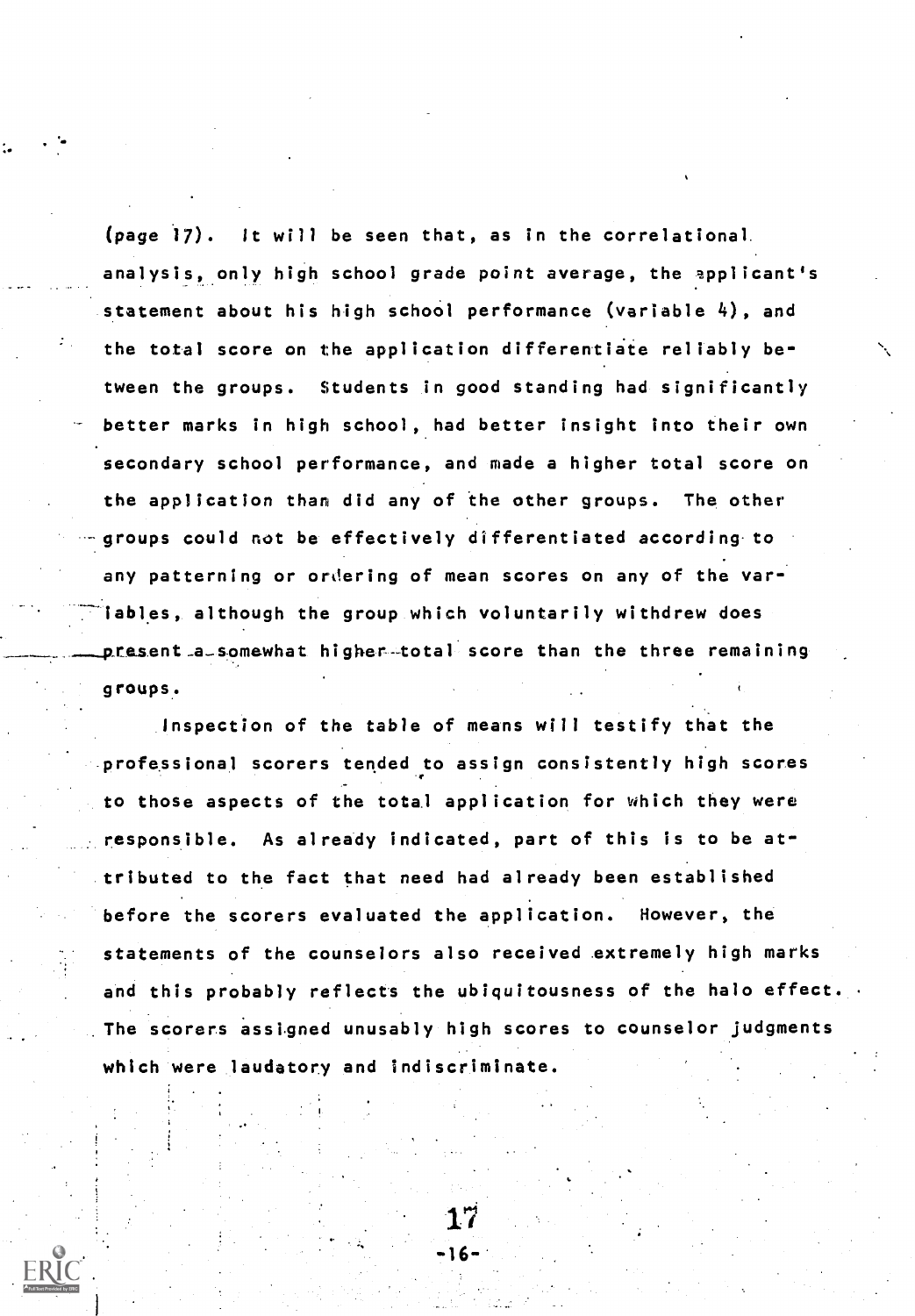**ERIC** 

# TABLE OF MEANS AND SIMPLE ANALYSIS OF VARIANCE OF<br>Variables Used in Selection of 1969 Cog Recipients

 $\ddot{.}$ 

| <b>Ldu</b> <sup>l</sup>                        |                                                | $\ddot{S}$   | $\frac{6}{1}$                   | s<br>N                                | $\leq$ .01                             | $\frac{6}{1}$                                                                  | ပ္ပ<br>Z                   | <u>ဟ</u>                              | თ<br>ጃ          |                             |        |
|------------------------------------------------|------------------------------------------------|--------------|---------------------------------|---------------------------------------|----------------------------------------|--------------------------------------------------------------------------------|----------------------------|---------------------------------------|-----------------|-----------------------------|--------|
| u.                                             |                                                | 48.8         | $\infty$                        | $\overline{\phantom{0}}$<br>$\bullet$ | $\ddot{\circ}$                         | $\ddot{ }$ .                                                                   | ÷,                         | -                                     | 2               | $18.6$ $\leq$ 01            |        |
| ပြီ<br>Within<br>$\frac{5}{2}$                 | $d f = 995$                                    | $\infty$     | 4.4                             | 51.5                                  | o<br>.                                 | ٞڢ<br>$\equiv$                                                                 | 24.9                       | 28.4                                  | 17.8<br>$\cdot$ | 54.3                        |        |
| ပ္ပြ<br>Between<br>si<br>Si                    | $d f = 4$                                      | 87.9         | 3.5                             | 5.3                                   | $\ddot{6}$                             | 11.4                                                                           | 15.3                       | $\overline{\phantom{0}}$              | 3.4             | 1011.0                      |        |
| Combined                                       | 1000                                           | 2.71         | 7.10                            | 6.52                                  | 3.28                                   | 4.11                                                                           | 5.95                       | 7.97                                  | 8.53            | 70.80                       | $-17-$ |
| <b>Disq.</b><br>$\mathbf{v}$                   | $\overline{1}$                                 | 2.48         | 7.24                            | 6.65                                  | 3.12                                   | 4.00                                                                           | 5.47                       | 7.94                                  | 8.24            | 67.47                       |        |
| $\mathbf{e}$<br>4<br>Ξ<br>$\hat{z}$            | 243                                            | 2.66         | 7.08                            | 6:70                                  | 3.19                                   | 4.00                                                                           | 5.81                       | 7.86                                  | 8.44            | 70.02                       |        |
| l≤l<br>ျာ                                      | <u>୍ଥ</u>                                      | 2.48         | $\overline{\phantom{0}}$<br>7.4 | 6.63                                  | ò<br>$\overline{2} \cdot \overline{7}$ | $\mathbf{N}$<br>3.7                                                            | $\infty$<br>5.2            | $\tilde{\mathbf{S}}$<br>$\frac{2}{3}$ | 8.59            | 67.59                       |        |
| $\mathbf{\tilde{z}}$<br>Prob.<br>.<br>أق<br>÷, | 154                                            | 2.51         | 6.84                            | 6.23                                  | 3.08                                   | $3 - 75$                                                                       | $-5.79$                    | $7 - 77$                              | 8.34            | 67.25                       |        |
| Stand<br>Group<br>Good                         | 554                                            | 2.81         | 7.17                            | :<br>5<br>ف                           | 3.40                                   | 4.29                                                                           | 6.11                       | 8.06                                  | $\cdot$<br>8.62 | 72.41                       |        |
| Variable                                       | <b>Students</b><br>$\mathbf{e}$<br>$rac{1}{2}$ | <b>HSGPA</b> | $Qn - 14A$<br>Part              | 148<br>Part<br><u>.<br/>51</u>        | $\overline{1}$<br>Part<br><u>ial</u>   | ਤ<br>$\ddot{\phantom{0}}$<br>Part II<br>$\mathbf{\hat{z}}$<br><u>اء<br/>اڪ</u> | $\frac{1}{2}$<br>Part<br>8 | Part 1<br>ō<br>$\frac{1}{2}$          | Points<br>Rater | Points<br>Tota <sup>1</sup> | 18     |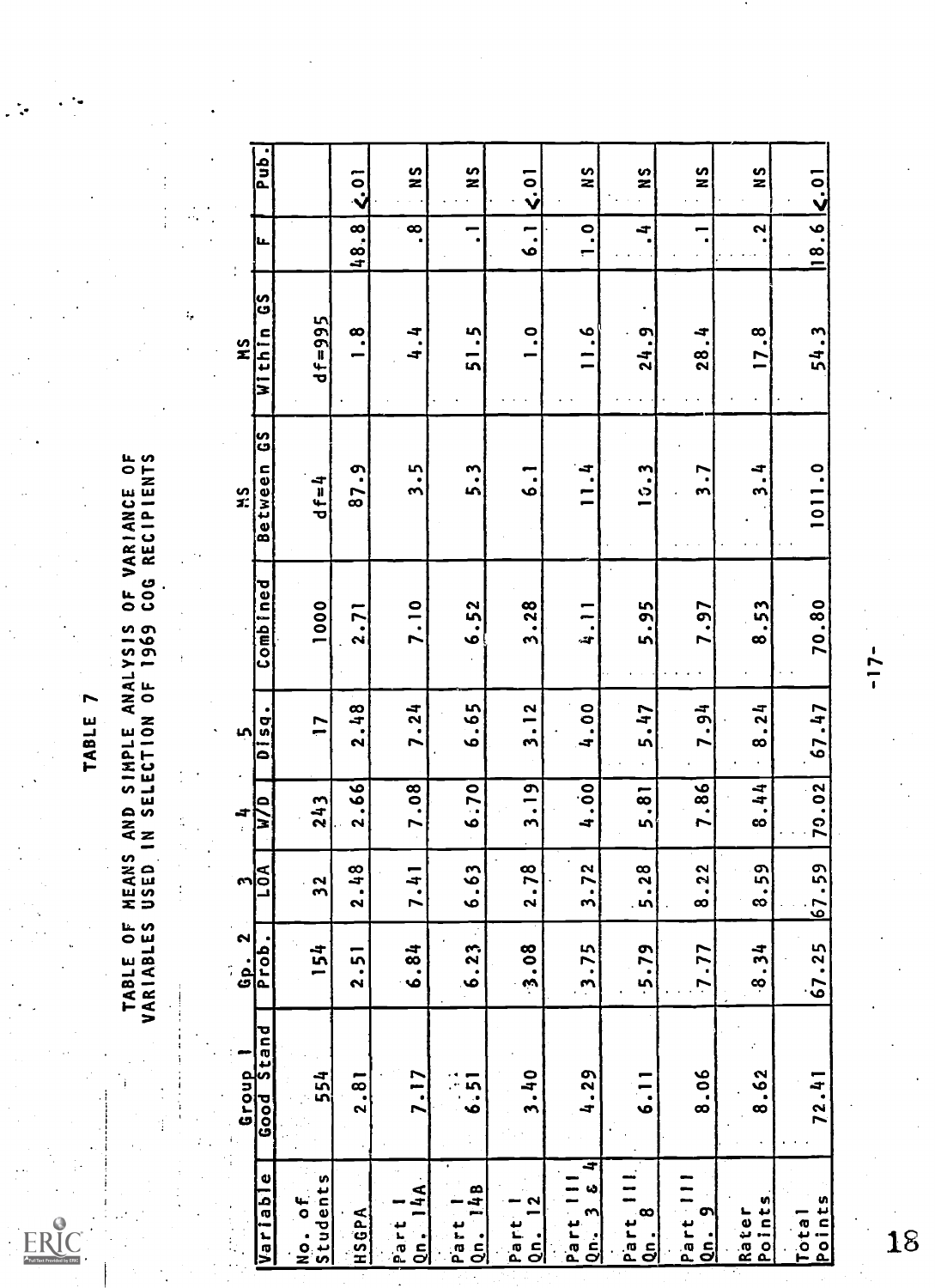### 4. DISCUSSION AND APPRAISAL

The preceding three sections of this report reveal that the COG program is attracting a large number of applicants from the minority/poor segments of the California population. A high proportion of the applicants present outstanding records of achievement in secondary schhol and the number of highachieving applicants is bound to increase as the program becomes known to counselors. It seems clear that the program is reaching the targeted groups--the substantial numbers of minor ity\_recipients and-the below-poverty level median family income testify to this. It is also clear that the COG program as it is now funded does no more than scratch the surface of the need. For example, the typical 1969 winner would have been half way down om the alternate list in 1970. If the number of applications for the 1971 program increases by another 2,000 ( a conservative estimate when one considers the growing interest of -ethnic minority students in pursuing higher education, wider knowledge of COG, and the increasing level of unemployment which will have the melancholy consequence of making more stu- ..dents financially eligible) the typical 1969 winner probably would not even be an alternate and the 1970 winner would be much less likely to receive a grant. The economically disadvantaged student, especially the woman from an ethnic minority group, simply does not have access to the conventional sources of assistance and ends by being neglected in the search

 $18 -$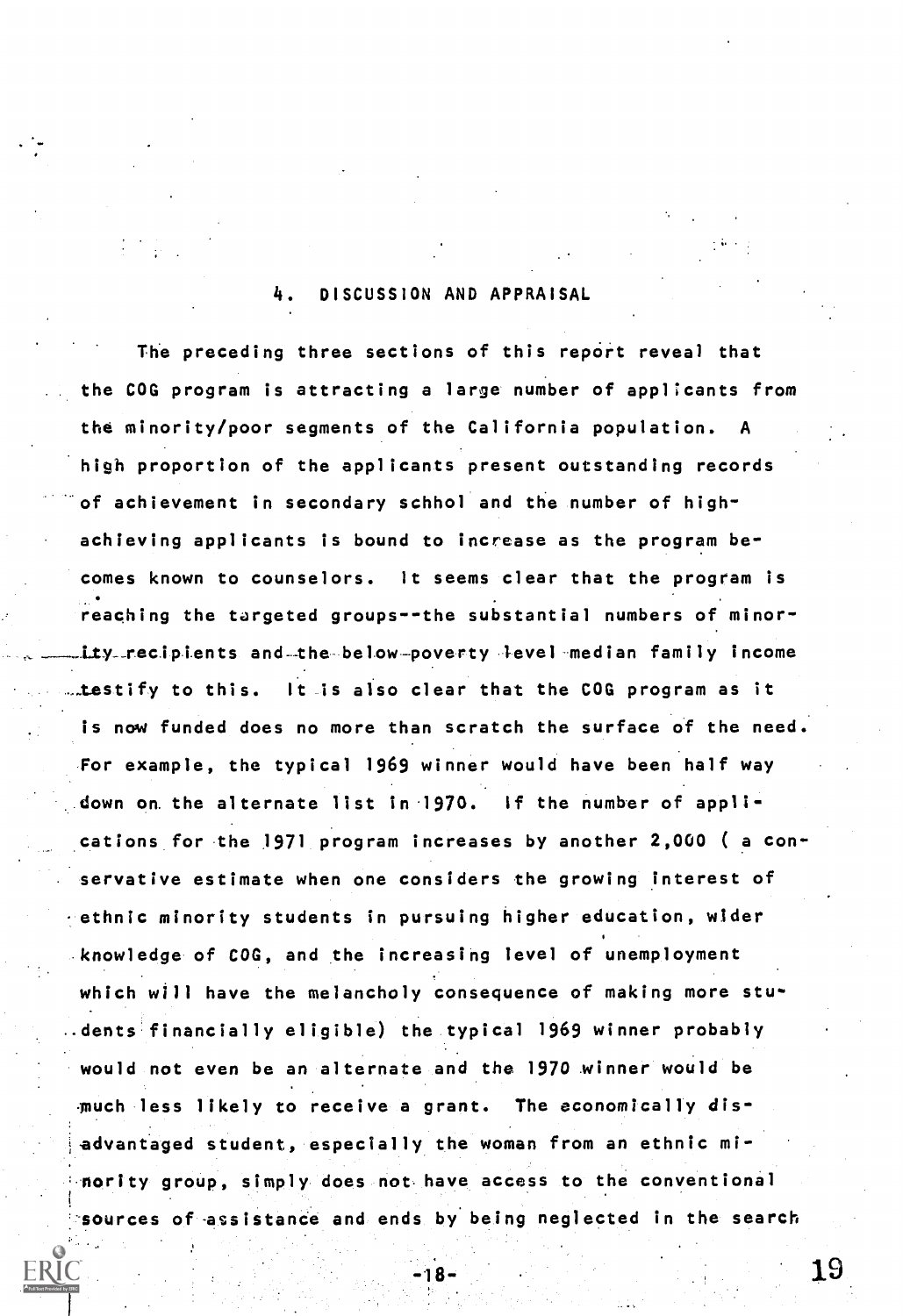for funds. There are substantial reasons for this which have been estensively documented elsewhere and will not be repeated here.<sup>2</sup> The point is that the COG program, because of the pressure of numbers, is being transformed into a conventional aid program relying on traditional indicators of academic promise. Only an expansion of the resources available to the program or a significant modification in its selection procedures will ward off this transformation. While one cannot question the need or the qualifications of the students who would stand to win grants if the program were maintained at its present level, the experience with 1969 recipients clearly reveals that students with adequate (as opposed to exemplary) high school records are able to perform extremely well in the collegiate setting and to manifest admirably high persistence rates. The door to educational opportunity for these kinds of students should not be allowed to close.

The validity of the selection procedures followed is borne out by experience of the 1969 recipients. The mean college GPA earned by 1969 winners was 2.32, and falls about 4/10 of a grade point below their average achievement in secondary school. This discrepancy corresponds to the one observed to characterize high school and college performance. About three-quarters of the COG students have pursued their higher education into the second year which is a survival-persistence rate considerably higher than the

2<br>c.f. Knoell, Dorothy, <u>People Who Need College</u>, Washington, AAJC, 1970 and Financing Equal Opportunity in Higher Education, New York, CEEB, 1970

20

-19-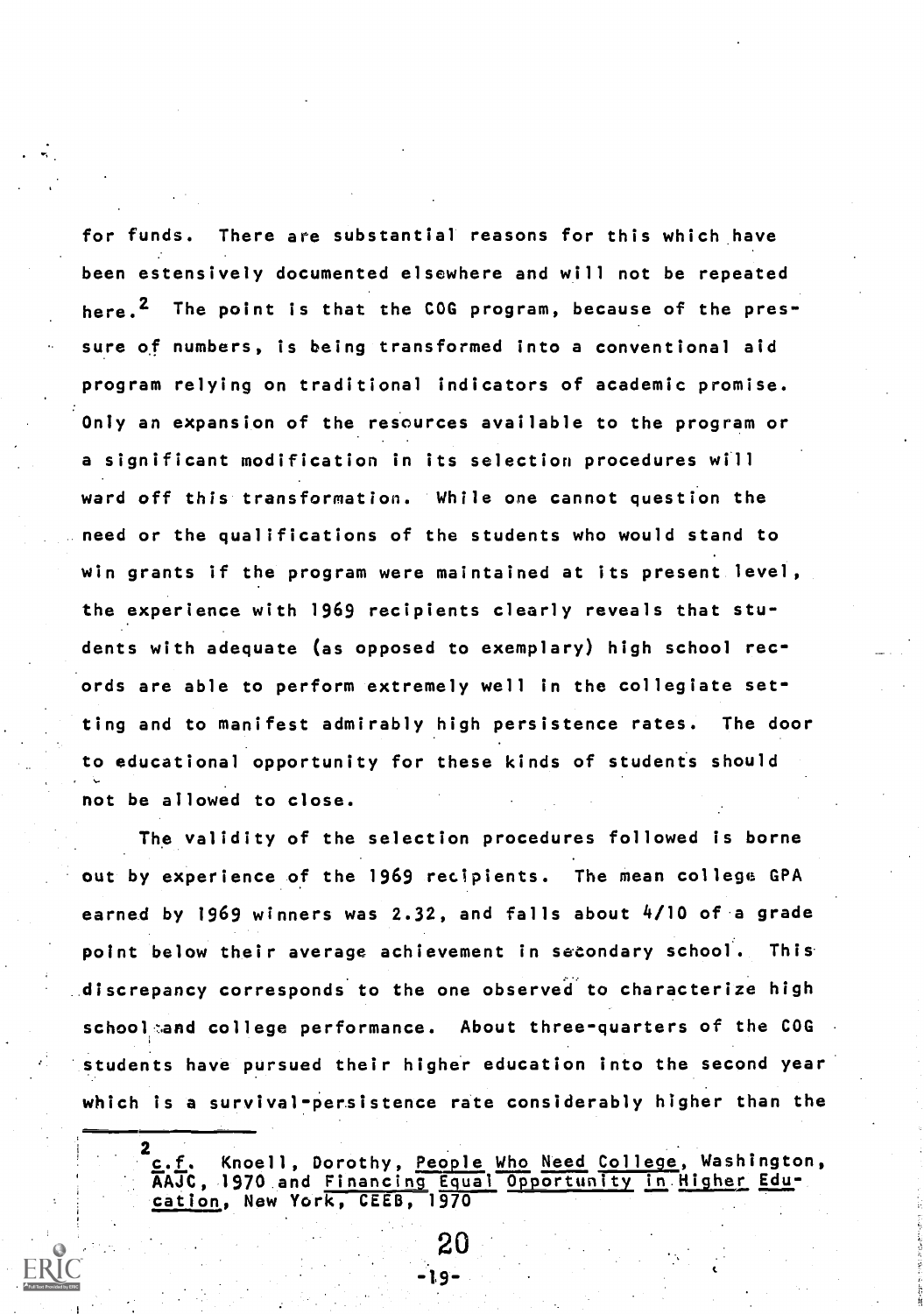one usually seen in the public segments of higher education in California.

While the selection process is a valid one and the relationship between some of the elements used and success as measured by achievement or persistence is usefully close, it is also true that there are some aspects of the selection procedure which need to be reviewed carefully. Those parts of the screening process which have been left to professional readers do not contribute significantly to the precision of selection and the procedures followed there must be reviewed carefully. In view of the fact that the clerical assessment \_of some parts of the application has been found to be considerably more useful than the judgments of professionals, a restructuring of the scoring procedures may enable the Commission's clerical staff to render useful judgments in areas now assessed with dubious utility by other scorers.

In addition to revising scoring procedures and protocols, some serious thought should be given to the elements used in the process and the weights assigned to them. While we are not prepared at this time to suggest alternatives, some experimentation with selection procedures within the total program context would permit this problem to be approached empirically with consequent modification and refinement in the elements considered in selection of recipients. Small groups of individuals selected by alternative means could be piloted in the 1971 program to provide the basis for revised selection strategies.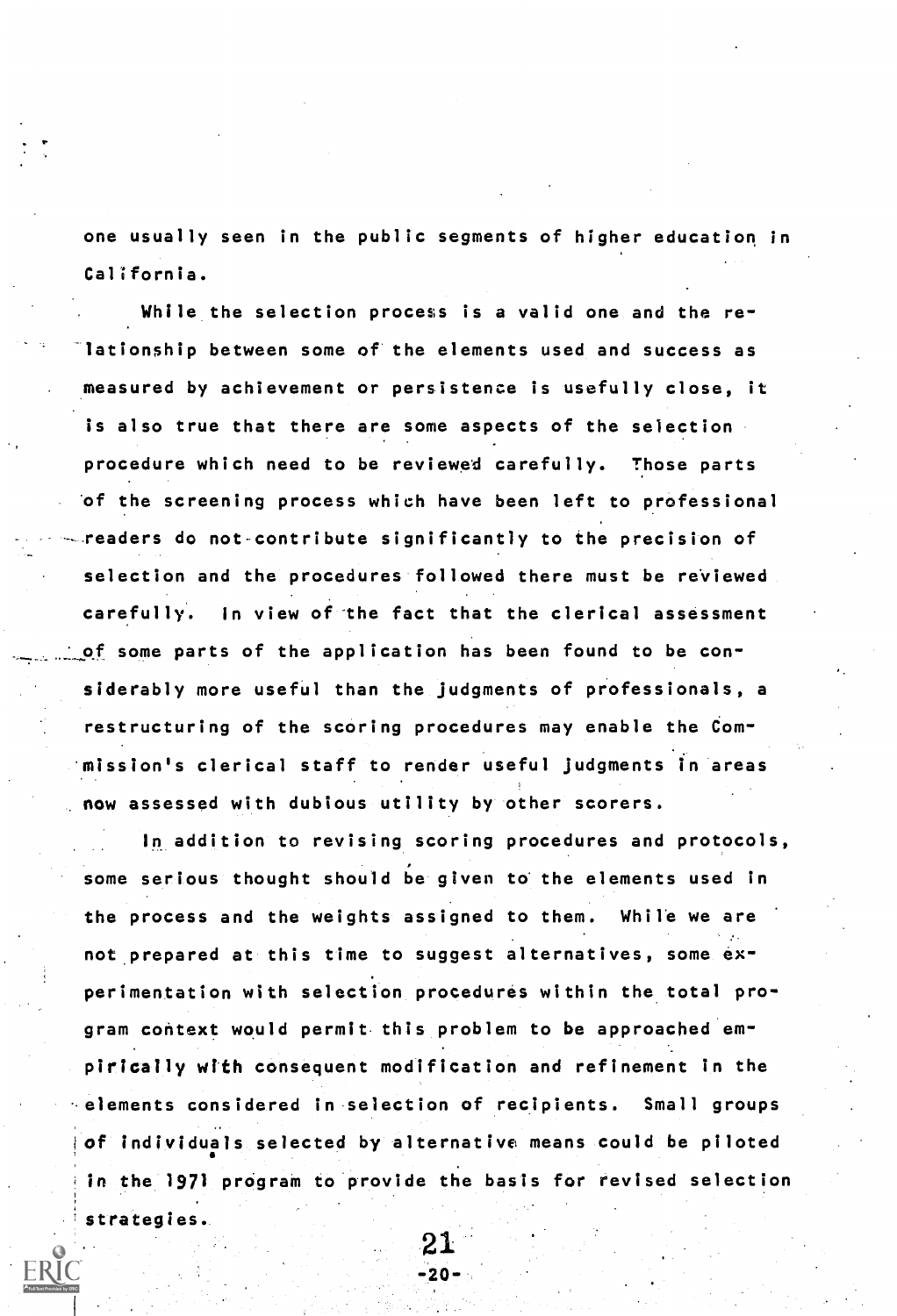## 5. SUMMARY AND RECOMMENDATIONS

.t

The preceding sections of this report have demonstrated that the COG program of the California State Scholarship and . Loan Commission has succeeded in reaching significant numbers of minority/poor youth. The size of applicant population has doubled in a period of one year, this partly reflecting an easing of the time pressures which characterized the first year's operation. However, it also reveals the magnitude of the need which the program is aimed at ameliorating.

The procedures used in selection have been found to be generally valid. The survival and persistence rate of COG winners is high and the correlations of the scores used in selection to actual achievement in college are somewhat larger than is true for predictors of college achievement generally. Some of the individual elements used in selection apparently have little or no value in the process, however, and these parts of the process probably need to be modified or excised.

With these results in mind, the following recommendations are offered for the consideration of the College Opportunity Grant Advisory Group and the Commission.

1. In view of the demonstrated need for the COG program as reflected in the rapidly growing quality and quantity of applications, the size of the program should be increased substantially. A three-fold increase in the number of

 $22^{10}$ -21-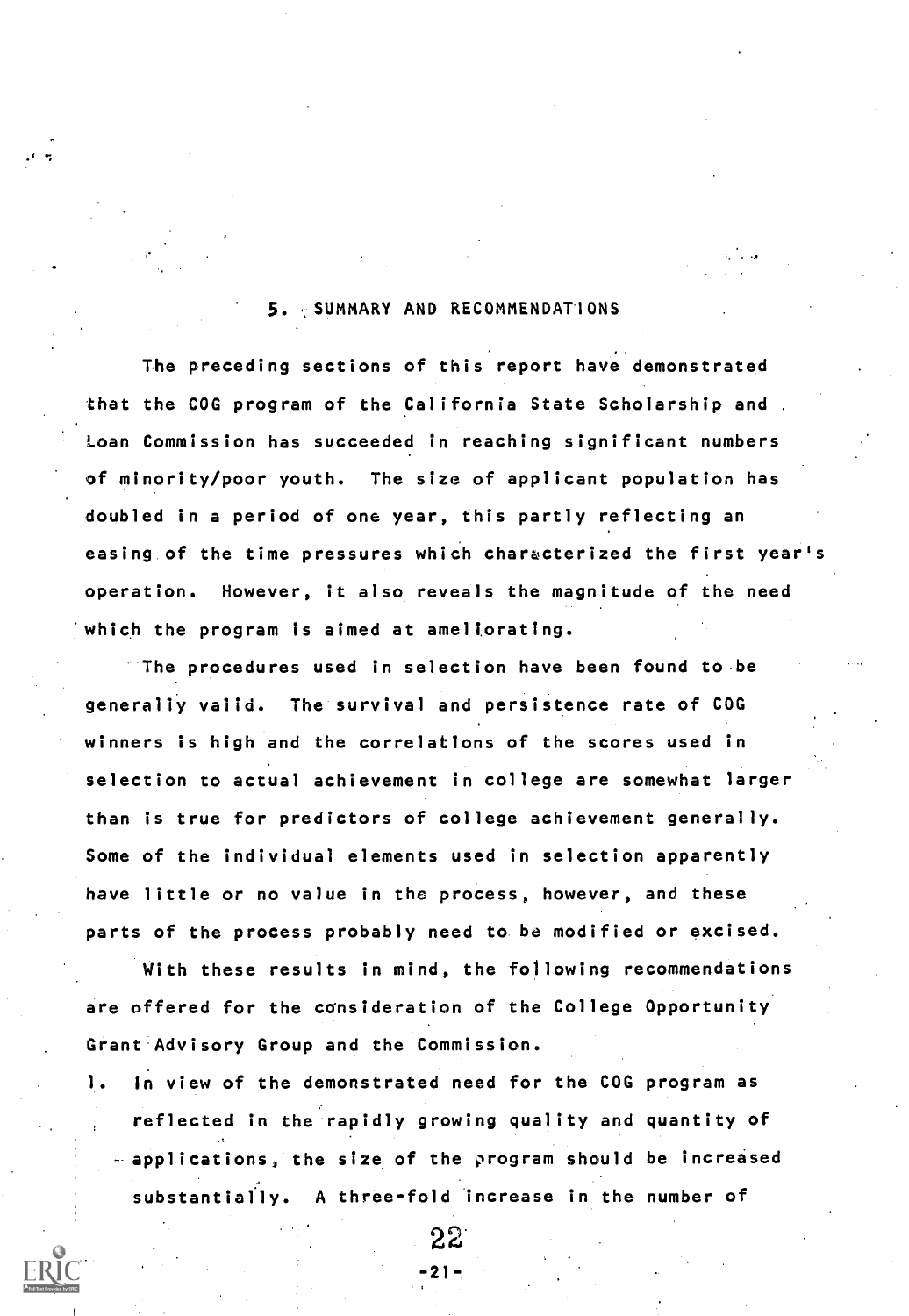new awards could be absorbed with no decline in talent or promise of recipients.

- 2. Those aspects of the application which are professionally scored should be reviewed carefully in light of the evidence that these data contribute little or nothing to the validity of the selection process. In this connection, three complementary steps are advocated:
	- (2.1) Current scoring standards should be examined and alternative methods developed which will dif- -ferentiate more effectively among applicants and  $\n$  which can be used with greater precision by raters.
	- (2.2) The possibility of using Commission clerical staff in scoring the subjective aspects of the application should be seriously considered. (The ability . of-the staff to carry on this sort of assessment procedure is recorded in the demonstrated predictive validity of the elements which they already evaluate)
	- (2.3) A limited amount of experimentation should be carried on as a way of working toward the development of new methods of selection. As an initial step in this direction, it is advocated that a group of perhaps 100 applicants be randomly selected for receipt of grants who satisfy conditions of financial need \_only. This will permit an uncontaminated evaluation of all of the elements used in selection and may open the way to the introduction of new or the reordering or reweighting of existing scores.
- 3. The provisions under which a winner may apply his grant at a four-year institution should be liberalized. While a larger number of first year recipients was permitted to attend a four-year institution in 1970, the problem of making these determinations is still one of the most difficult and aggravating ones in the whole COG program and it represents an intolerable constraint on the individual's

23

-22-